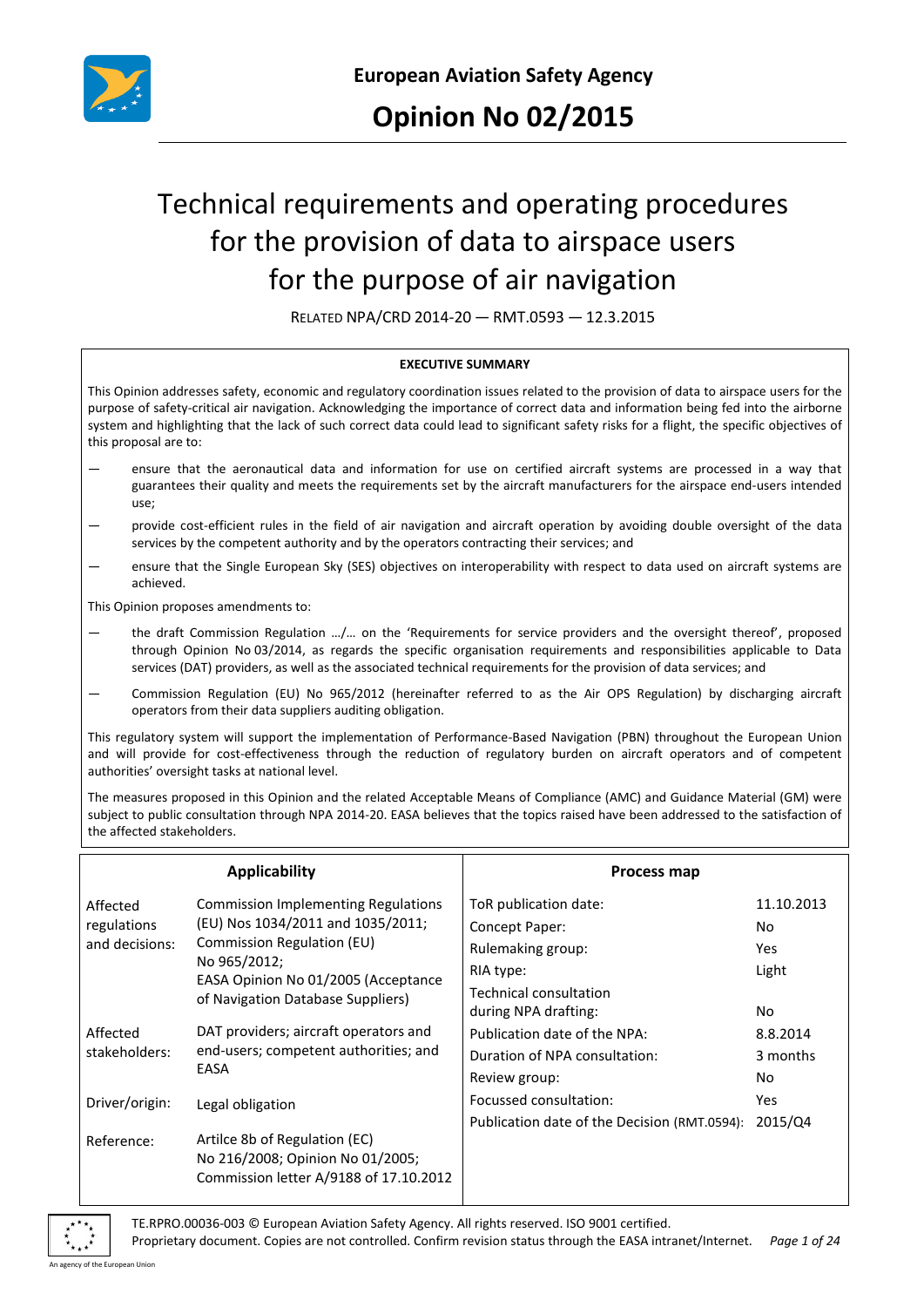# **Table of contents**

|    | 1.1.   |                                                                                                  |  |
|----|--------|--------------------------------------------------------------------------------------------------|--|
|    | 1.2.   |                                                                                                  |  |
|    | 1.3.   |                                                                                                  |  |
|    |        |                                                                                                  |  |
|    | 2.1.   |                                                                                                  |  |
|    | 2.1.1. |                                                                                                  |  |
|    | 2.1.2. |                                                                                                  |  |
|    | 2.1.3. | Data Quality Requirements (DQRs) set-up and interfaces between the actors8                       |  |
|    | 2.1.4. |                                                                                                  |  |
|    | 2.1.5. |                                                                                                  |  |
|    | 2.2.   |                                                                                                  |  |
|    | 2.3.   |                                                                                                  |  |
|    | 2.4.   |                                                                                                  |  |
|    | 2.4.1. |                                                                                                  |  |
|    | 2.4.2. |                                                                                                  |  |
|    | 2.4.3. |                                                                                                  |  |
|    | 2.5.   |                                                                                                  |  |
|    | 2.5.1. | Proposed amendments to the draft Commission Regulation on the 'Requirements for service          |  |
|    |        |                                                                                                  |  |
|    | 2.5.2. |                                                                                                  |  |
|    | 2.5.3. |                                                                                                  |  |
|    | 2.5.4. |                                                                                                  |  |
|    | 2.5.5. | Annex VII - Specific requirements for the provision of data to airspace users for the purpose of |  |
|    |        |                                                                                                  |  |
|    | 2.5.6. |                                                                                                  |  |
| 3. |        |                                                                                                  |  |
|    | 3.1.   |                                                                                                  |  |
|    | 3.2.   |                                                                                                  |  |
|    | 3.3.   |                                                                                                  |  |
|    |        |                                                                                                  |  |

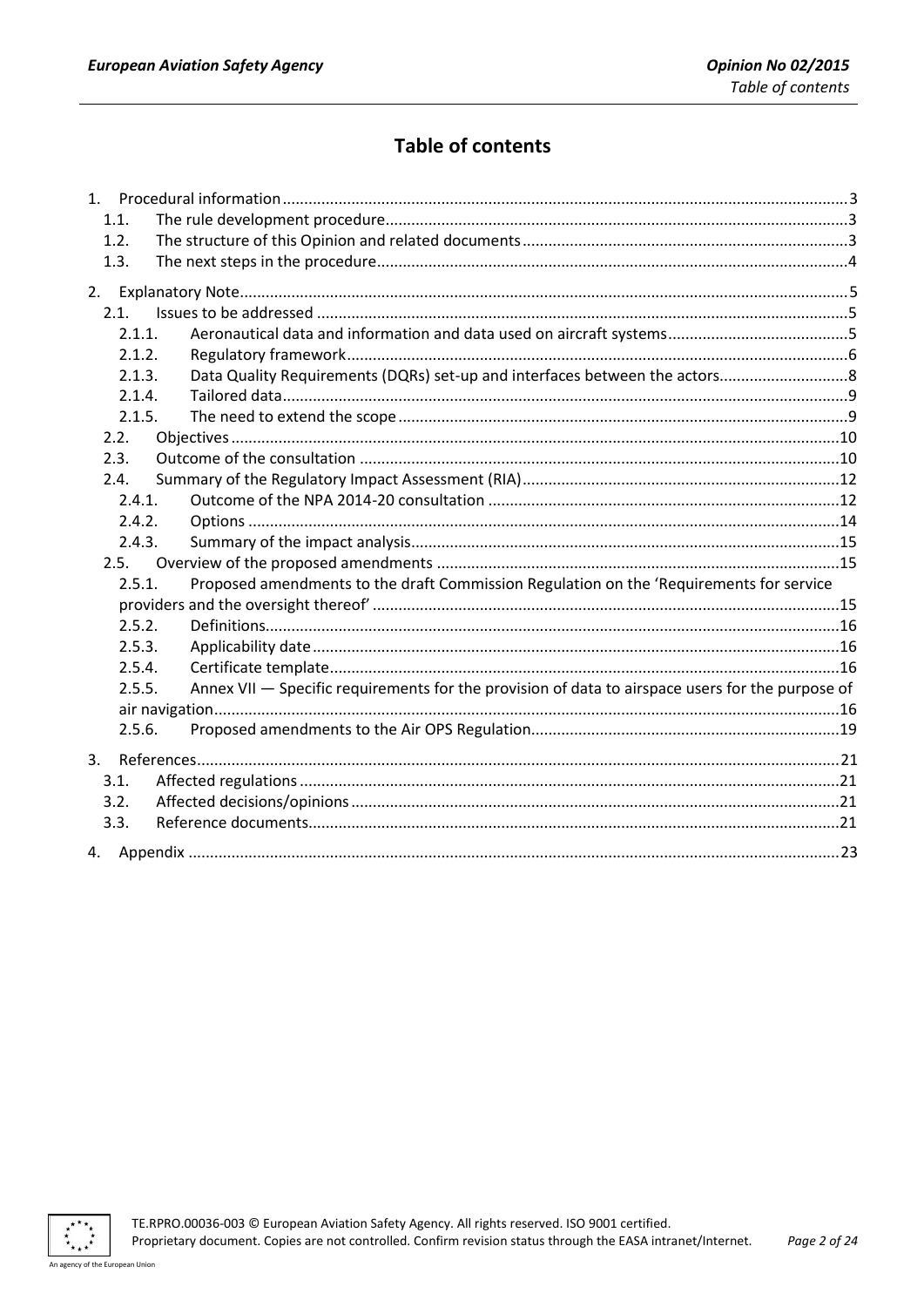# <span id="page-2-0"></span>**1. Procedural information**

# <span id="page-2-1"></span>**1.1. The rule development procedure**

The European Aviation Safety Agency (hereinafter referred to as the 'Agency') developed this Opinion in line with Regulation (EC) No 216/2008<sup>1</sup> (hereinafter referred to as the 'Basic Regulation') and the Rulemaking Procedure<sup>2</sup>.

This rulemaking activity is included in the Agency's [Rulemaking Programme](http://easa.europa.eu/document-library/rulemaking-programmes) 2014-2017 under RMT.0593 & RMT.0594. The scope and timescale of the task were defined in the related Terms of Reference (see process map on the title page).

The *draft* text of this Opinion has been developed by the Agency based on the input of the RMT.0593 & RMT.0594 Rulemaking Group. All interested parties were consulted through NPA 2014-20 $^3$ . In total, 410 comments were submitted by industry, national aviation authorities and social partners' representatives. In order to take an informed decision, the Agency also carried out a focussed consultation in the form of a thematic meeting that took place on 16–17 December 2014 with the aim of commonly identifying and analysing the issues as well as establishing guidance for the review of the proposals towards drafting this Opinion. Said meeting was attended not only by experts who were members of the RMT.0593 & RMT.0594 Rulemaking Group, but also by experts who contributed actively during the NPA consultation.

The Agency has addressed and responded to the comments placed on the NPA. The comments received and the Agency's responses thereto are presented in Comment-Response Document (CRD)  $2014 - 20^{4}$ .

The *final* text of this Opinion and the draft regulations (Implementing Rules (IRs)) have been developed by the Agency based on the guidelines received during the focussed consultation.

The process map on the title page summarises the major milestones of this rulemaking activity.

# <span id="page-2-2"></span>**1.2. The structure of this Opinion and related documents**

Chapter 1 of this Opinion contains the procedural information related to this task. Chapter 2 'Explanatory Note' explains the core technical content. The draft rule text proposed by the Agency is published on the Agency's website<sup>5</sup>. The documents related to this Opinion are the following:

- Draft Commission Regulation amending the proposal addressed to the Commission through Opinion No 03/2014 on the 'Requirements for service providers and the oversight thereof'; and
- Draft Commission Regulation amending the Air OPS Regulation<sup>6</sup>.

<sup>5</sup> <http://easa.europa.eu/document-library/opinions>



TE.RPRO.00036-003 © European Aviation Safety Agency. All rights reserved. ISO 9001 certified.

<sup>1</sup> 1 Regulation (EC) No 216/2008 of the European Parliament and of the Council of 20 February 2008 on common rules in the field of civil aviation and establishing a European Aviation Safety Agency, and repealing Council Directive 91/670/EEC, Regulation (EC) No 1592/2002 and Directive 2004/36/EC (OJ L 79, 19.3.2008, p. 1).

<sup>2</sup> The Agency is bound to follow a structured rulemaking process as required by Article 52(1) of the Basic Regulation. Such process has been adopted by the Agency's Management Board and is referred to as the 'Rulemaking Procedure'. See Management Board Decision concerning the procedure to be applied by the Agency for the issuing of opinions, certification specifications and guidance material (Rulemaking Procedure), EASA MB Decision No 01-2012 of 13 March 2013

<sup>3</sup> In accordance with Article 52 of the Basic Regulation and Articles 5(3) and 6 of the Rulemaking Procedure.

<sup>4</sup> <http://easa.europa.eu/document-library/comment-response-documents>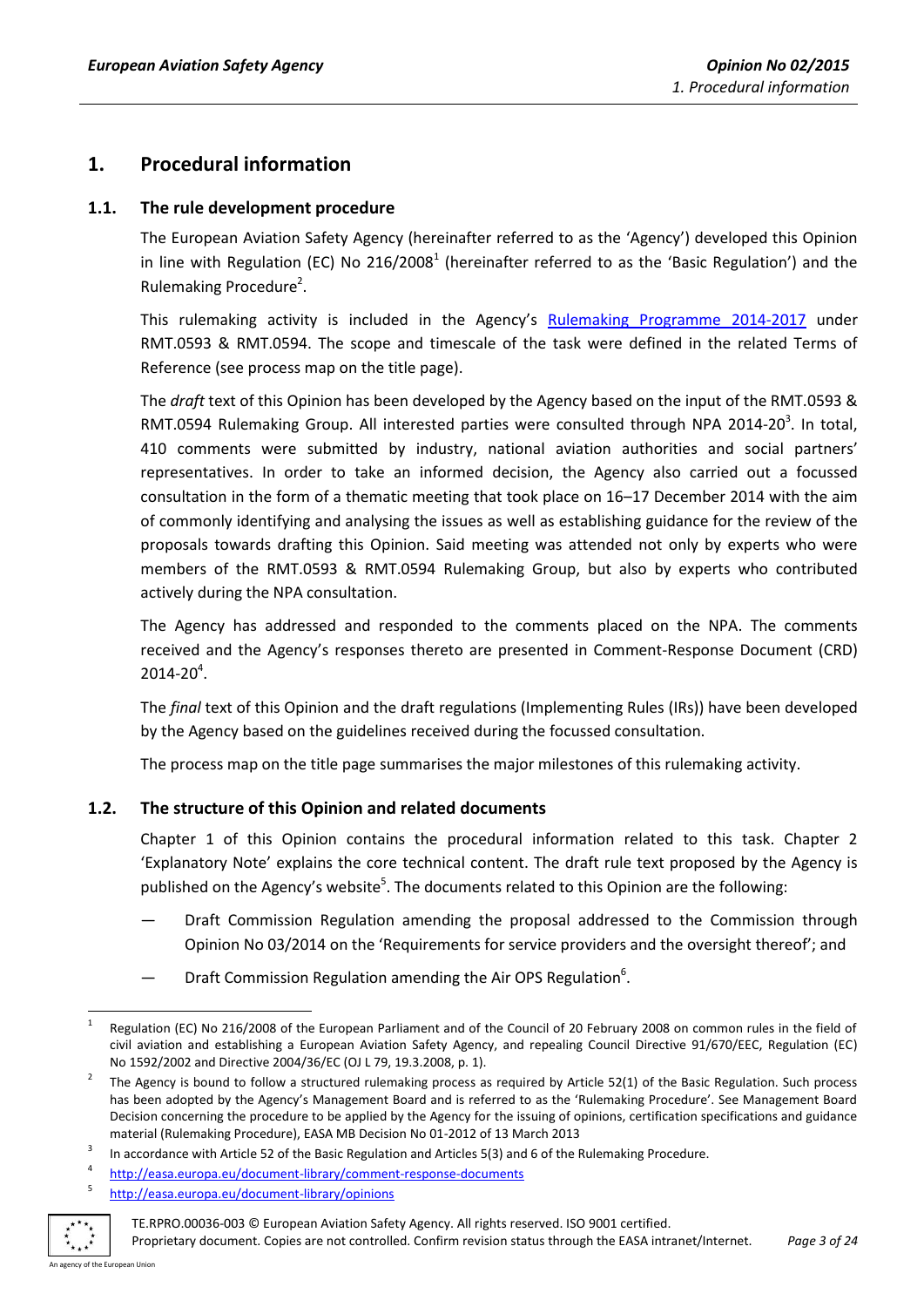# <span id="page-3-0"></span>**1.3. The next steps in the procedure**

This Opinion contains proposed changes to European Union regulations. It is addressed to the European Commission, which shall use it as a technical basis in order to prepare a legislative proposal.

As additional information, the Agency also publishes the draft Agency Decision containing the related AMC and GM. These draft AMC and GM, without prejudice to their final text, will be aligned with the Implementing Rule and shall be published as the final step of this rulemaking activity once the draft Regulations are adopted by the European Commission.

<sup>6</sup> Commission Regulation (EU) No 965/2012 of 5 October 2012 laying down technical requirements and administrative procedures related to air operations pursuant to Regulation (EC) No 216/2008 of the European Parliament and of the Council (OJ L 296, 25.10.2012, p. 1).



**.** 

TE.RPRO.00036-003 © European Aviation Safety Agency. All rights reserved. ISO 9001 certified. Proprietary document. Copies are not controlled. Confirm revision status through the EASA intranet/Internet. *Page 4 of 24*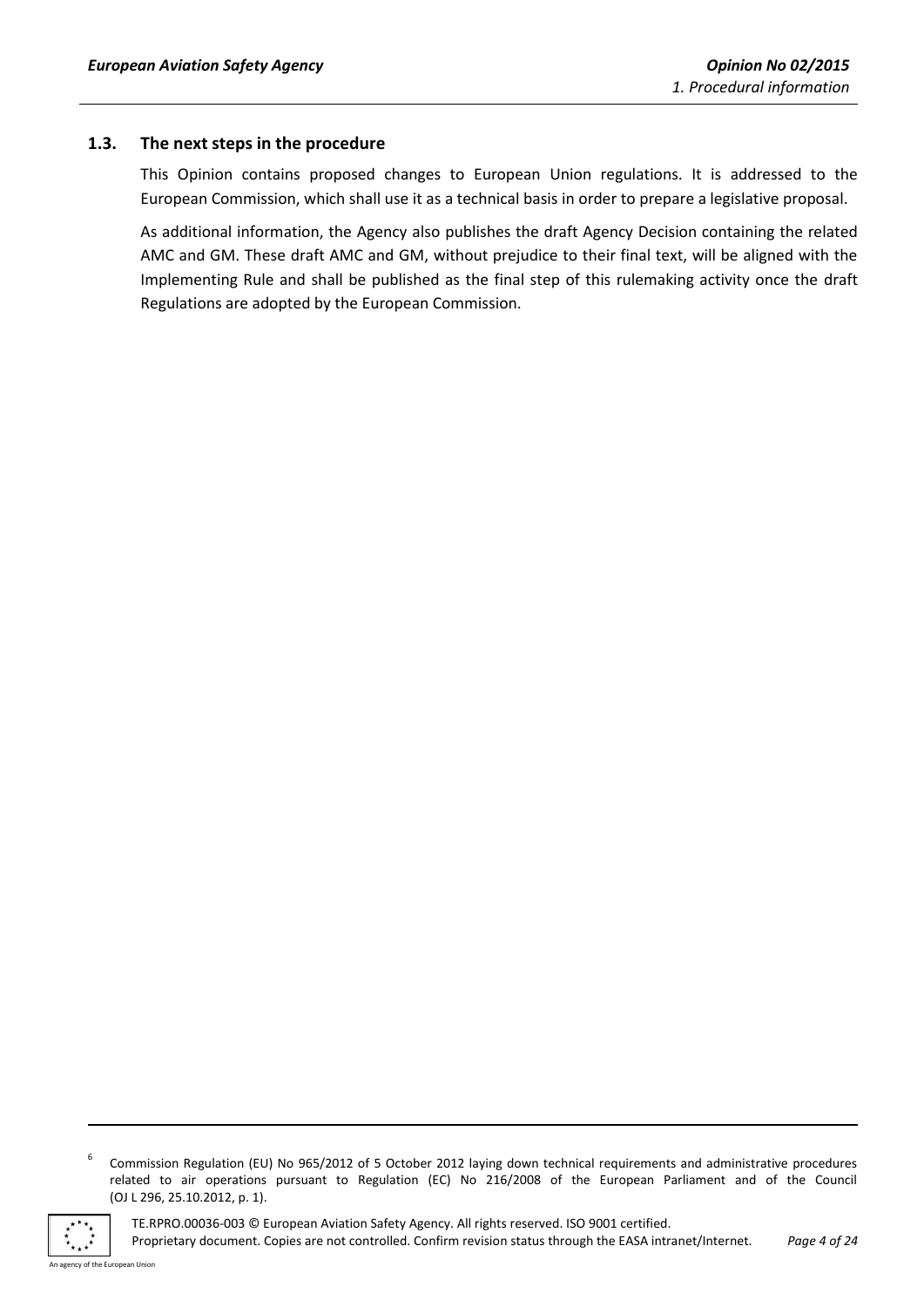# <span id="page-4-0"></span>**2. Explanatory Note**

# <span id="page-4-1"></span>**2.1. Issues to be addressed**

#### <span id="page-4-2"></span>**2.1.1. Aeronautical data and information and data used on aircraft systems**

It has been well acknowledged that incorrect data and information being fed into the airborne system could pose a significant safety risk to a flight, as the number of aircraft applications and equipment that are dependent on databases is broad. Furthermore, the importance of high-quality aeronautical data and information increases significantly due to the implementation of new methods and technologies. For instance, for the implementation of the PBN concept, data integrity is crucial. Consequently, it is evident that air navigation is dependent on the quality and timeliness of aeronautical data and information being of adequate integrity. It is, therefore, obvious that the provision of quality aeronautical data and information cannot be guaranteed without also assuring the main actors' processes which will allow them to deliver their services in a proper manner.

Aeronautical data and information have to be based on qualified data sources and be kept up to date; however, this in itself is not enough. Quality has to be maintained in all phases of the aeronautical data chain. This requires proper processing of the aeronautical data and information, being provided in a compatible format and as required by the airspace end-users (e.g. aircraft manufacturers, aircraft operators).

Having considered the facts mentioned above, the purpose of the proposed rule is to ensure that the provider of aeronautical data for aircraft systems processes the data in an appropriate manner to meet the airspace end-users' requirements for its intended use.

This issue has been well acknowledged since 2003, when it was agreed at the Federal Aviation Administration (FAA)/Joint Aviation Authorities (JAA) International Conference that an improved control of data stored in aircraft navigational databases is essential to support the implementation of Area Navigation (RNAV) and Required Navigation Performance (RNP) concepts (now replaced by PBN). For that reason, the Agency issued Opinion No 01/2005 on the conditions and the associated guidance for the issuance of Letters of Acceptance (LoA) for navigation database suppliers by the Agency. Said Opinion aimed to confirm the eligibility of LoA holders that transcribe, format and/or integrate information originating from national Aeronautical Information Publications (AIPs) into electronic databases for airborne navigation systems. The LoA does not constitute a mandatory requirement since it is not stemming from a binding act. The LoA concept attests that the data produced by these data organisations can be used by aircraft operators without further verification and that the organisation has put in place an appropriate quality system for controlling data processing. This obviates the obligation for the aircraft operator to verify that the data is appropriate for the intended operation and facilitates the aircraft operators' oversight by the national competent authorities. The outcome of the LoA concept is a significant decrease in audits by aircraft operators of DAT providers when they can demonstrate that the Agency is performing the oversight of these data services provision. However, as already mentioned, said conditions and associated guidance are applied on a purely voluntary basis at the request of the applicant.

The database produced by the DAT provider shall be uploaded to the on-board aircraft application and shall support the navigation. However, the ultimate responsibility for ensuring that the data meets the standards of integrity for its intended application rests with the end-user (i.e. aircraft operator).

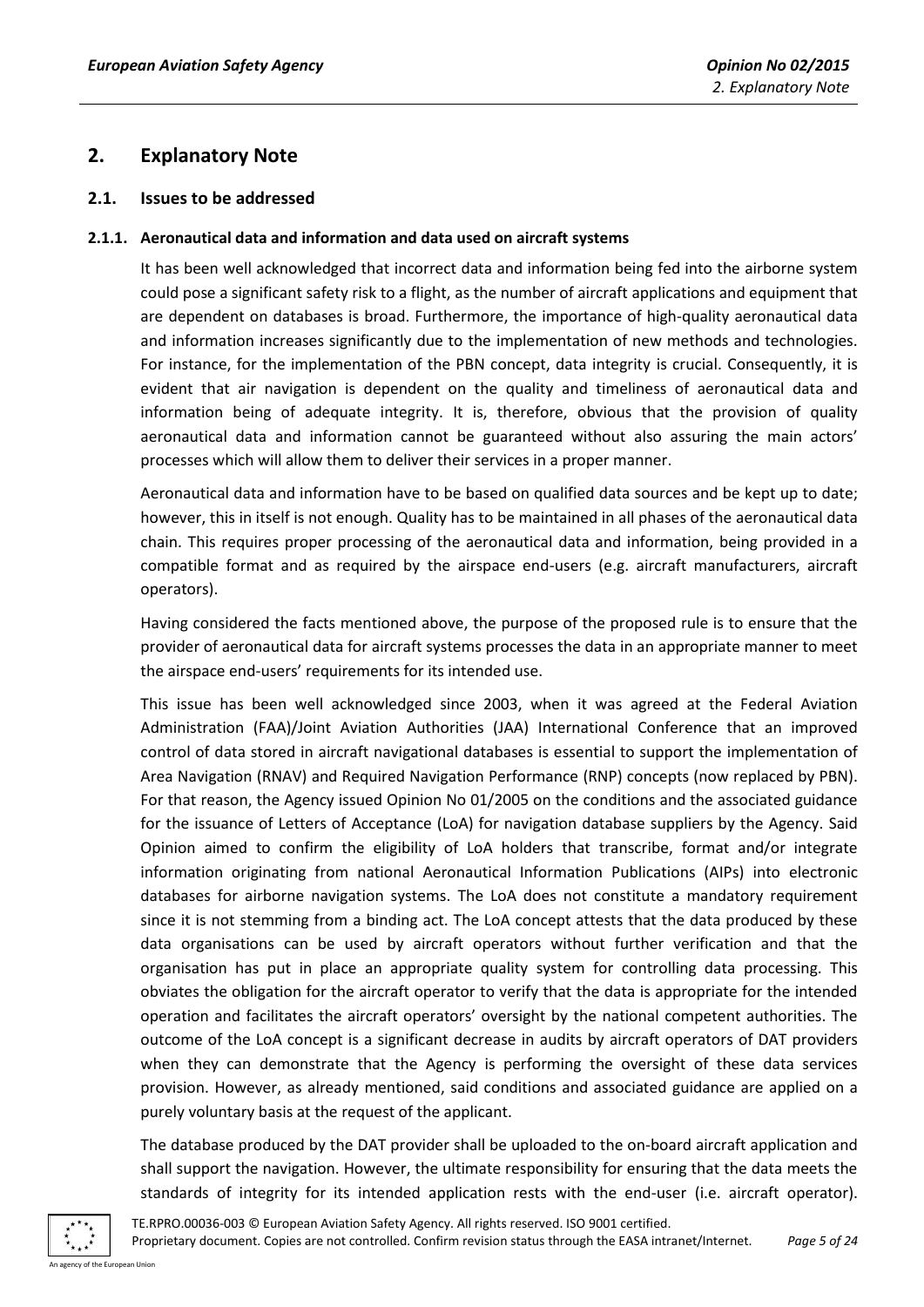Currently, CAT.IDE.355(c) and NCC.IDE.A.260(c) require the operator to 'continuously monitor the integrity of both the process and the products, either directly or by monitoring the compliance of third party providers'. This responsibility could be discharged by obtaining data from a LoA holder supplier.

Furthermore, Annex 15 to the Chicago Convention (ICAO Annex 15) defines how an Aeronautical Information Services (AIS) provider shall receive, collate or assemble, edit, format, publish/store and distribute aeronautical data and aeronautical information. It specifies the State's obligations and requirements for data published via the AIPs. At European level, this part of the aeronautical data chain is currently addressed by Regulation (EU) No 73/2010<sup>7</sup> of 26 January 2010 laying down the requirements on the quality of aeronautical data and aeronautical information for the Single European Sky (SES) as an implementing rule meeting the objectives of the SES initiative. This Regulation resulted from a mandate to Eurocontrol (ADQ1) in 2005 and covers those parts of the data supply chain from data origination to publication of the aeronautical information by the AIS provider, i.e. data provision after publication of the AIPs is out of its scope (which is also not regulated at ICAO level). The Commission subsequently issued the ADQ-2 mandate to Eurocontrol to address the full data supply chain via another SES rule.

Meanwhile, following the amendment to the Basic Regulation in 2009, the Agency's remit has been extended to the safety regulation of ATM/ANS. Taking into account the definition of ATM/ANS set out in Article 3(q) of the Basic Regulation, the services consisting in the origination and processing of data and formatting and delivering data for the purpose of safety-critical air navigation are different from the ones mentioned in the definition of ANS as set out in Article 2(4) of Regulation (EC) No 549/2004<sup>8</sup> (the framework Regulation). The safety objectives for these data services consisting in the origination and processing of data and formatting and delivering data to general air traffic for the purpose of safety-critical air navigation are set out in the Essential Requirements (ERs) of the Basic Regulation.

Recognising that the ADQ-2 overlaps with said ERs of the Basic Regulation to be implemented by the Agency, the Commission reassessed the need for two regulations based on a different legal basis with respect to data quality. Based on this analysis, the Commission terminated the ADQ-2 mandate and requested the Agency to lead the rule development and integrate it into the EASA regulatory structure<sup>9</sup>.

#### <span id="page-5-0"></span>**2.1.2. Regulatory framework**

In accordance with Article 8b(1) of the Basic Regulation, the provision of ATM/ANS shall comply with the ERs set out in its Annex Vb and, as far as practicable, Annex Va. As a consequence, the provision of data to airspace users for the purpose of air navigation shall comply with the objectives set out in point 2(a) of Annex Vb to the Basic Regulation. To this end, the Agency shall develop requirements for the provision of data services. These requirements shall also consider the ICAO SARPs related to the provision of data to airspace users for the purpose of air navigation and shall be built on the requirements of the existing SES Regulations, as far as applicable. The implementing measures should be structured in such a way in order to enable new operational concepts that support the continuous development and performance of the European airspace.

<sup>9</sup> Letter of 17 October 2012.



**.** 

<sup>7</sup> Commission Regulation (EU) No 73/2010 of 26 January 2010 laying down requirements on the quality of aeronautical data and aeronautical information for the single European sky (OJ L 23, 27.1.2010, p. 6).

<sup>8</sup> Regulation (EC) No 549/2004 of the European Parliament and of the Council of 10 March 2004 laying down the framework for the creation of the single European sky (the framework Regulation)(OJ L 96, 31.3.2004, p. 1).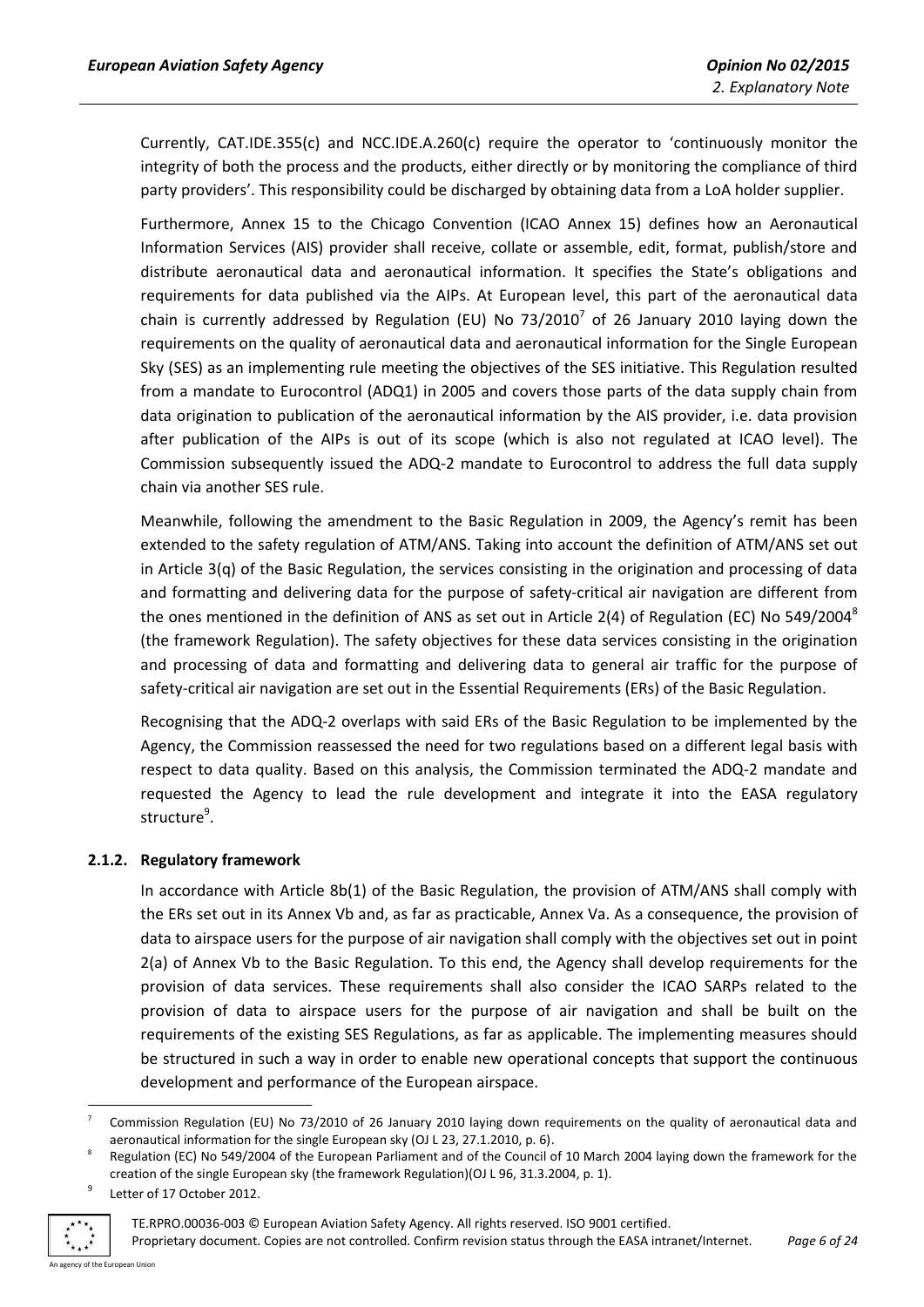With the forthcoming adoption of the draft Commission Regulation on the 'Requirements for service providers and the oversight thereof', addressed to the Commission through the Agency's Opinion No 03/2014, all service providers (including DAT providers) will be subject to common requirements (Annex III — Part-ATM/ANS.OR) and will be required to hold a certificate according to Article 8b(2) of the Basic Regulation. Moreover, Annexes IV to XII include more specific requirements for the provision of each service. Amongst said Annexes, Annex VII is currently reserved for the specific requirements for the provision of data to airspace users for the purpose of air navigation (Part-DAT). The subject Opinion is proposing the inclusion of this Annex VII (Part-DAT) in the above-mentioned draft Regulation. Figure 1 below shows the envisaged structure of the future Regulation on service providers and the oversight thereof, including Annex VII presented in this Opinion.



- **Cover Regulation**
- **Annex I**: Definitions
- Annex II: Requirements for Authorities
- Annex III: Common requirements for service providers
- Annex IV: Requirements for Air Traffic Services
- Annex V: Requirements for Meteorological Services
- Annex VI: Requirements for Aeronautical Information Services
- Annex VII: Requirements for the provision of data to airspace users
- Annex VIII: Requirements for Communication, Navigation & Surveillance
- **Annex IX**: Requirements for Air Traffic Flow Management
- Annex X: Requirements for Air Space Management
- Annex XI: Requirements for Airspace Design
- Annex XII: Requirements for the provision of other ATM network functions
- **Annex XIII**: Requirements for Personnel

#### **Figure 1: Envisaged structure of the future Regulation on the 'Requirements for service providers and the oversight thereof'**

Furthermore, towards a 'total system approach' and bearing in mind that the DAT providers will be service provider's certificate holders, it is now reasonable to alleviate the operators' responsibility as

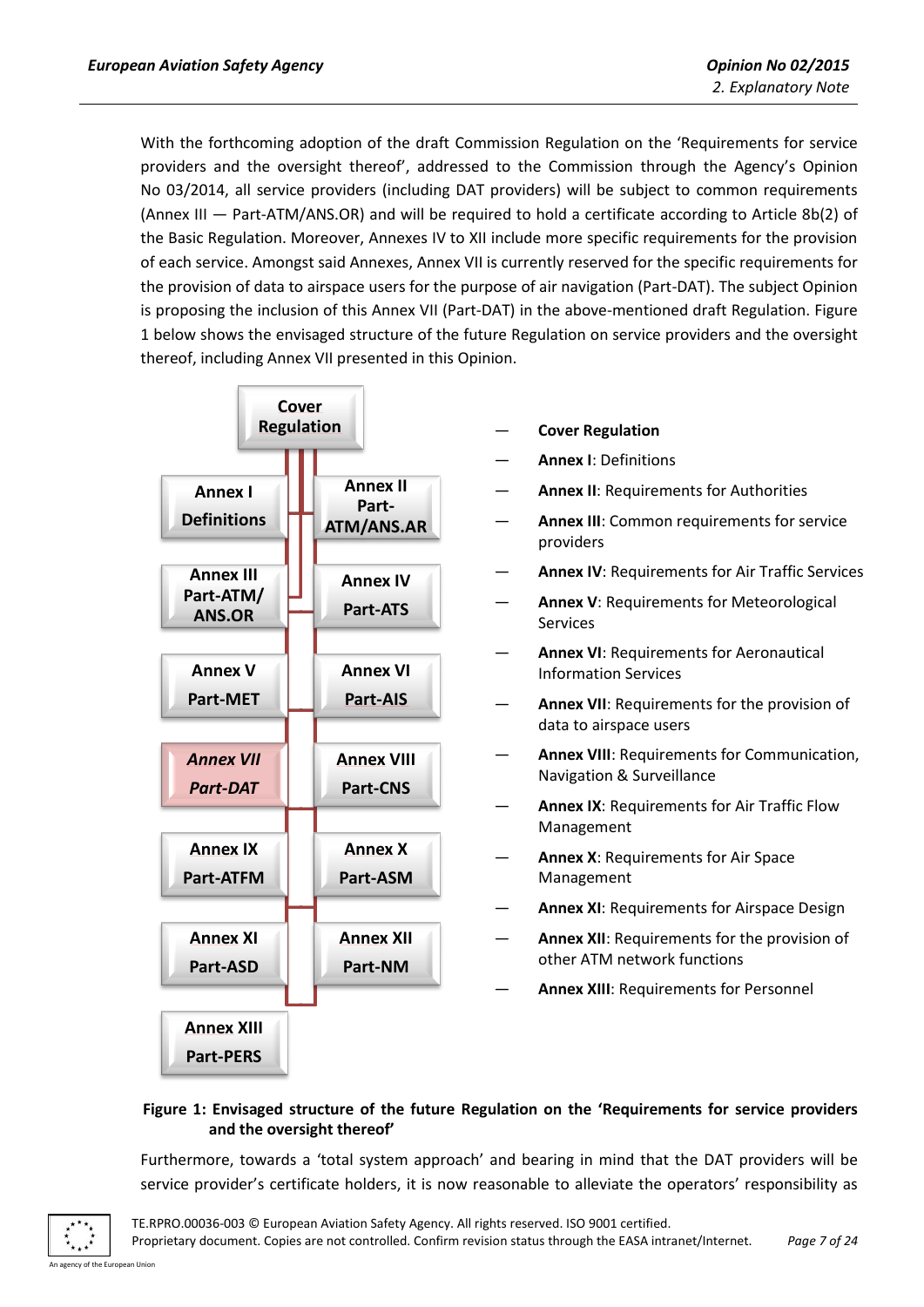regards electronic navigation data management, currently set out in CAT.IDE.355(c) and NCC.IDE.A.260(c) of the Air OPS Regulation. Therefore, the subject Opinion is also proposing an amendment to said Regulation.

#### <span id="page-7-0"></span>**2.1.3. Data Quality Requirements (DQRs) set-up and interfaces between the actors**

The DAT provider is an organisation that receives, assembles, translates, selects, formats, distributes and/or integrates aeronautical data and information for use in aeronautical databases to be uploaded to the aircraft systems. These aeronautical data and information are usually collected through the State AIPs, as the ICAO Contracting States worldwide are responsible for the provision of AIS in accordance with the ICAO Annex 15 requirements. At European level, as already mentioned in Section 2.1.1., Regulation (EU) No  $73/2010^{10}$  of 26 January 2010, laying down the DQRs, addresses this particular aeronautical data chain part, from data origination to publication of the AIPs by the AIS provider. When the data necessary for the development of the aeronautical databases is not available in the AIPs, the DAT provider could obtain the necessary data through other authoritative sources, being either the State authority organisation or an organisation formally recognised by the State authority to originate or publish data meeting the quality requirements as specified by that State. And in specific cases, the aeronautical data may be originated and then validated by that DAT provider.

On the other hand, in order to ensure the compatibility of the databases with the intended use of the certified aircraft application/equipment, the equipment design organisation should provide the DAT provider with the DQRs for that particular application/equipment. The aircraft certification ensures that the requirements are implemented properly in the airborne applications and result in adequate DQRs which are subsequently passed along upwards in the data chain. Furthermore, this strong link of the DQRs with the certified aircraft system will ensure that the interoperability objectives are met.

Figure 2 below using the Minimum Aviation System Performance Standards (MASPSs) illustrates the interfaces described above as well as the regulated parties addressed by the proposed rule, and how interoperability is achieved.

In conclusion, the Agency believes that this draft Regulation ensures that a Type 2 DAT provider that provides an aeronautical database for which compatibility with the certified aircraft application/equipment has been determined, considers the selection requirements of the aircraft operator, the DQRs from the airborne application and passes them along the chain, as appropriate. On the other side of the aeronautical data chain, that Type 2 DAT provider or a Type 1 DAT provider receives data from an authoritative source meeting the requirements laid down in the European regulations and ICAO Annex 15 on AIS or it originates and validates the data, in specific cases, and processes it to meet the DQRs passed along upwards by the equipment design organisation. This run-through ensures that working arrangements are/have been established with the relevant actors for continuous compatibility of the data sets with the DQRs and the authoritative source information.

However, it is important to note that the aircraft operator remains responsible for the selection of data sets for their intended use.

<sup>10</sup> Commission Regulation (EU) No 73/2010 of 26 January 2010 laying down requirements on the quality of aeronautical data and aeronautical information for the single European sky (OJ L 23, 27.1.2010, p. 6).



**.** 

TE.RPRO.00036-003 © European Aviation Safety Agency. All rights reserved. ISO 9001 certified. Proprietary document. Copies are not controlled. Confirm revision status through the EASA intranet/Internet. *Page 8 of 24*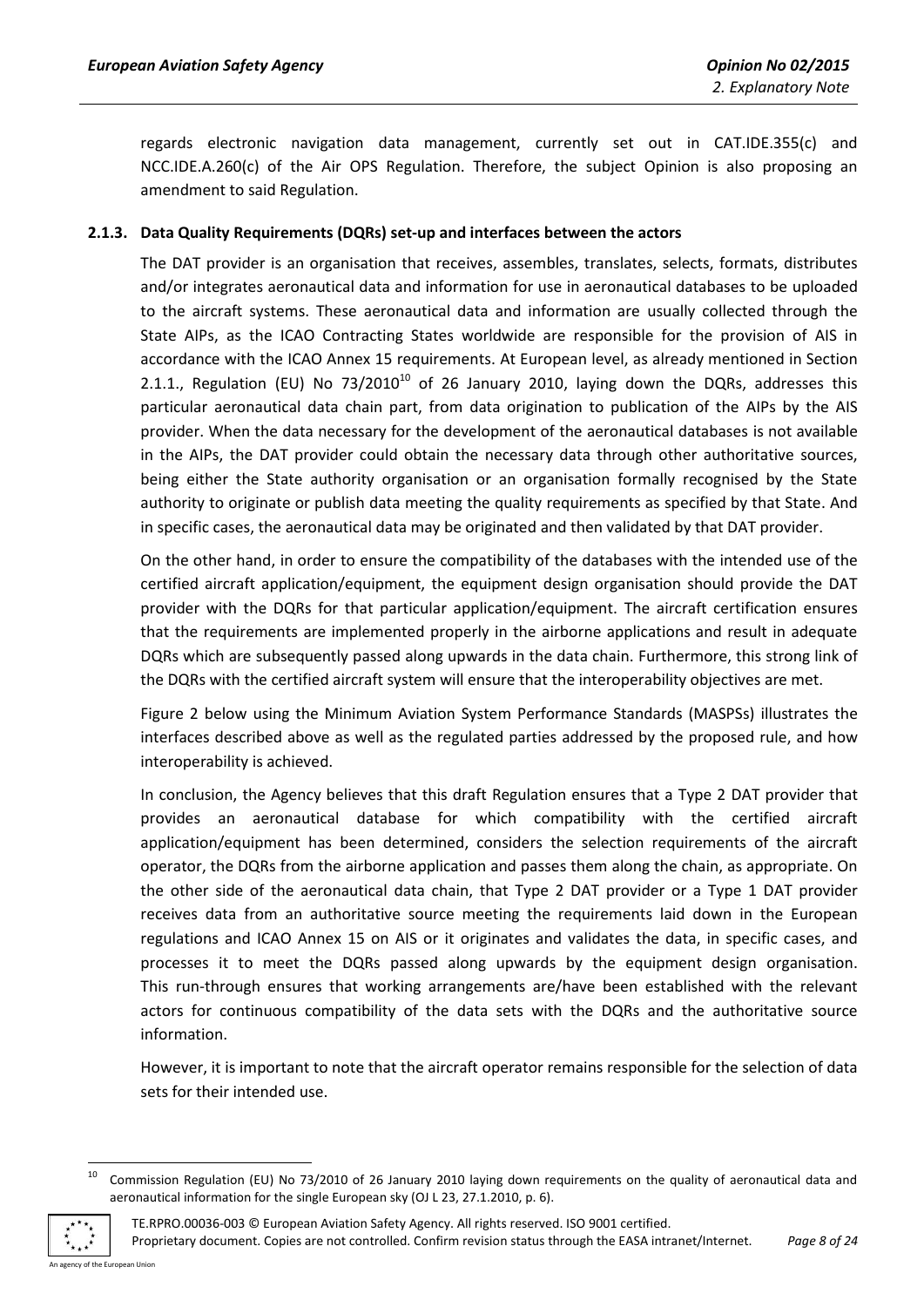

# Total system approach

**Figure2: Illustration of the interfaces of the regulated parties**

#### <span id="page-8-0"></span>**2.1.4. Tailored data**

During the rule development, the Agency was made aware of the aircraft operators' specific needs as regards the use of tailored data. Tailored data is those data sets generated and originated by the operator under their responsibility for their sole use. Therefore, the Agency acknowledged the need to allow the processing of tailored data provided by an aircraft operator to the DAT providers, on request, for use by that aircraft operator. Such processing becomes subject to process verification and oversight by the DAT providers' competent authority. Through NPA 2014-20, the Agency proposes a regulatory approach that incorporates these activities into this provision. However, nothing prevents DAT providers from declining such requests and not undertaking such activities. This issue was amongst the most discussed ones during the thematic meeting which provided the Agency with advice on how to proceed. The outcome of the discussion clearly indicated the aircraft operators' wish to retain the proposed regulatory approach, which was also well received by the DAT providers.

#### <span id="page-8-1"></span>**2.1.5. The need to extend the scope**

As mentioned in Section 2.1.1., in 2004 the implementation of Precision Area Navigation (P-RNAV) (now replaced by PBN) was seen by the Agency as a priority. Therefore, and in order to ensure the improved control of data stored in aircraft navigational databases, the Agency agreed to take over the JAA activity in this field and established a voluntary LoA audit system, defined in Opinion No 01/2005. This LoA auditing system is compatible with the valid FAA provisions of the FAA Advisory Circular (AC) 20-153A on 'Acceptance of Aeronautical Data Processes and Associated Databases'. However, the scope of the Opinion related only to the production of databases, as some areas addressed in the FAA

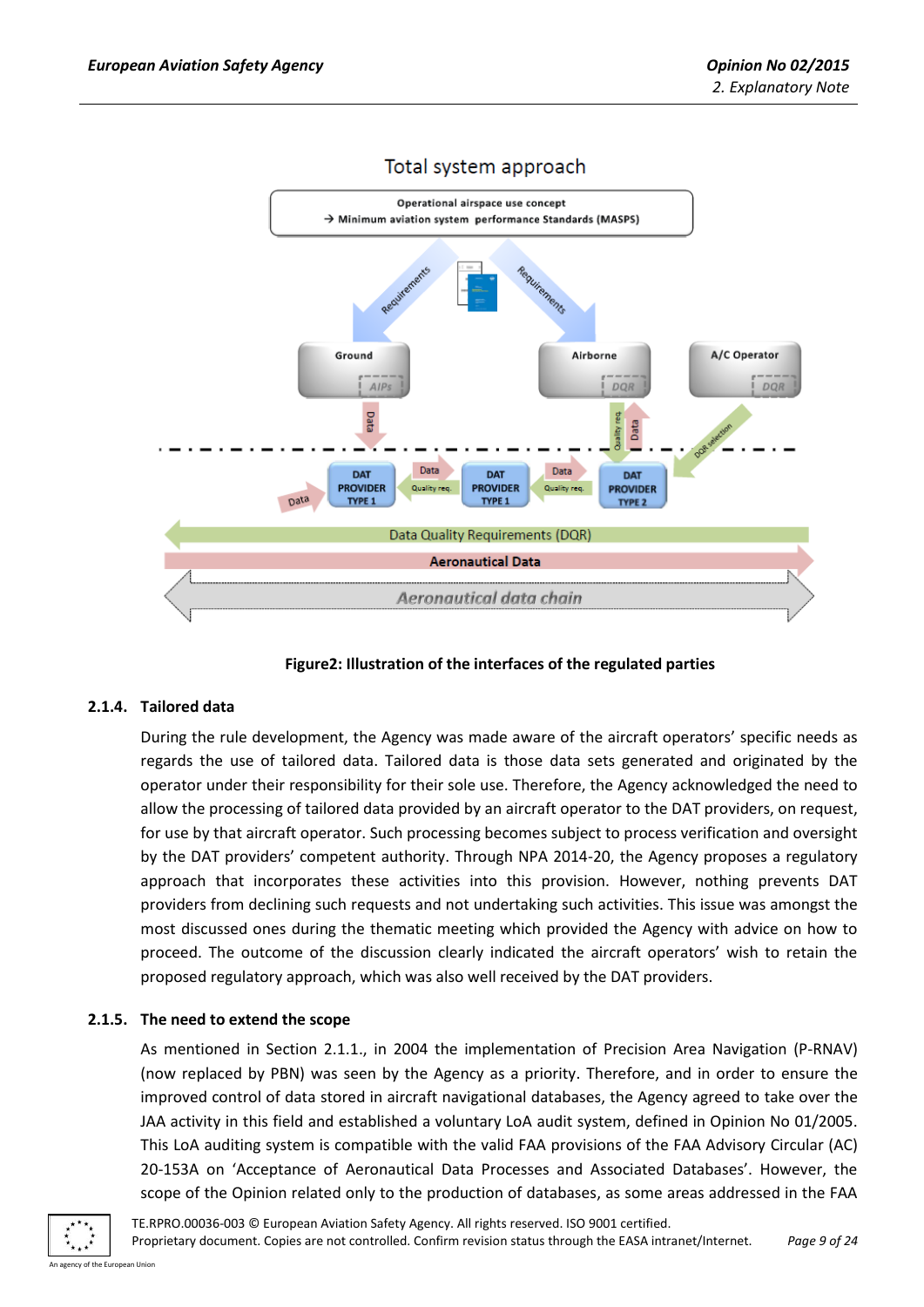AC (e.g. operator' responsibilities, airworthiness approval, instruction for continued airworthiness) were subject to other requirements of the Agency's regulatory framework (Part-21 and operational requirements). Furthermore, the Agency's LoA concept refers to navigation databases, while the AC 20-153A scope includes the aeronautical databases<sup>11</sup>. This approach allows European aircraft operators to be recognised due to the oversight process, but primarily for navigation databases. Considering the outcome of the NPA 2014-20 consultation, the Agency is pleased to confirm that the proposed extension of the scope to aeronautical databases is well received by the regulated and affected parties.

# <span id="page-9-0"></span>**2.2. Objectives**

The overall objectives of the Agency are defined in Article 2 of the Basic Regulation. This proposal will contribute to the achievement of the overall objectives by addressing the issues outlined in Chapter 2.1.

Among others, one of the above-mentioned objectives is 'to promote cost-efficiency in the regulatory and certification processes and to avoid duplication at national and European level' (Article 2.2(c)). Therefore, the specific objectives of this proposal are:

- (a) to develop the specific organisational requirements and responsibilities applicable to DAT providers and the associated technical requirements for the provision of data services;
- (b) to avoid double oversight of these service providers by the competent authority and by the operators contracting their services; and
- (c) to ensure that the SES objectives on interoperability with respect to data are achieved.

#### <span id="page-9-1"></span>**2.3. Outcome of the consultation**

The Agency launched the public consultation of NPA 2014-20 on 8 August 2014. The commenting period expired on 31 October 2014. In total, 410 comments were submitted by 30 stakeholders: 9 national aviation authorities, 6 design approval holders and aircraft manufacturers, 6 DAT providers, 8 other services providers and organisations for air navigation, 2 professional associations, 2 aircraft operators, and 1 individual.

The Agency highlights that several comments were duplicates and of editorial nature. Nevertheless, the Agency concludes that the public consultation of NPA 2014-20 on the technical requirements and operational procedures for the provision of data to airspace users for the purpose of air navigation has brought real benefits to this rulemaking activity and contributed to the development of this Opinion. Stakeholders and interested parties provided valuable comments and, in many instances, alternative proposals to the proposed texts. These were accompanied by justifications, which facilitated the review and the amendment of the initial proposal made in the NPA and the development of the final one.

The most contentious and most commented issues during the consultation were the following:

the definitions of 'aeronautical database', 'data quality requirements' and 'DAT provider';

<sup>11</sup> In reference to the navigation database, the oversight is currently limited only to the databases used for the navigation function by providing steering guidance, while the aeronautical database is purely presenting information without link to navigation function.



**.** 

TE.RPRO.00036-003 © European Aviation Safety Agency. All rights reserved. ISO 9001 certified. Proprietary document. Copies are not controlled. Confirm revision status through the EASA intranet/Internet. *Page 10 of 24*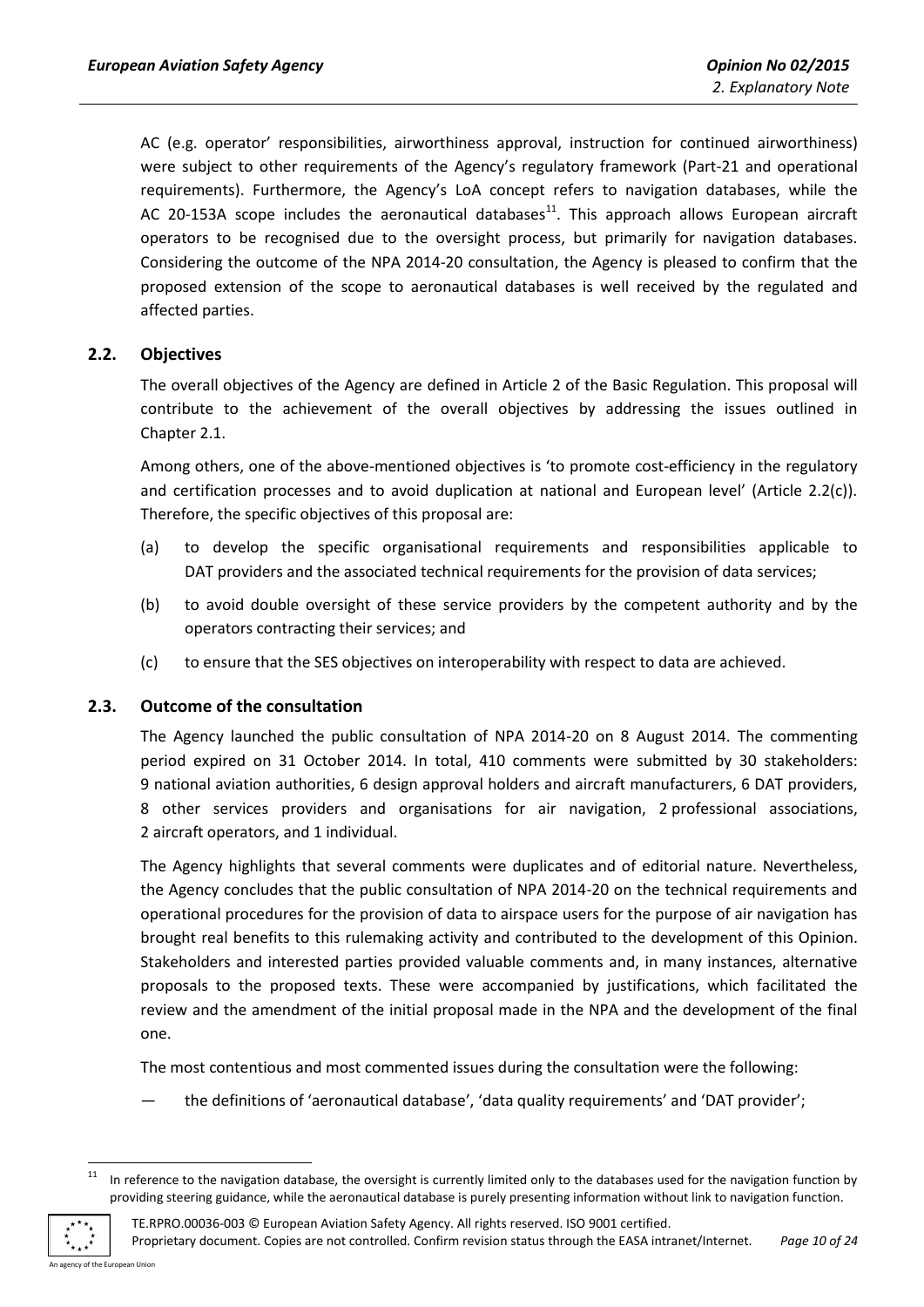- the scope of the aeronautical data and information to be covered under the proposed rule and the activities of the DAT providers;
- the issue of the statement of conformity, including its content and level of detail;
- the use of data from different data sources, both authoritative and non-authoritative, by the DAT providers;
- the interfaces of the regulated parties with the other actors within the aeronautical data chain and the definition of the 'data quality requirements'; and
- the equivalence between the certification of the DAT provider and the FAA LoA attestation.

The distribution of the comments received on the various parts of NPA 2014-20, the stakeholders' sectors participating in the public consultation, as well as the distribution of the Agency's responses are shown in Table 1 and Figures 3 and 4 respectively*.*

| <b>NPA 2014-20</b>                        | <b>Pages</b> | <b>Comments</b> |
|-------------------------------------------|--------------|-----------------|
| General                                   |              | 17              |
| <b>Explanatory Note</b>                   | $8 - 21$     | 64              |
| <b>Implementing Rule</b>                  | $22 - 32$    | 124             |
| AMC/GM                                    | $33 - 49$    | 189             |
| <b>Regulatory Impact Assessment (RIA)</b> | $50 - 63$    | 14              |
| References                                | $64 - 65$    | $\overline{2}$  |
| <b>Total</b>                              |              | 410             |



**Table 1: Distribution of the comments received on the various parts of NPA 2014-20**

**Figure 3: Distribution of the comments received per stakeholders' sector**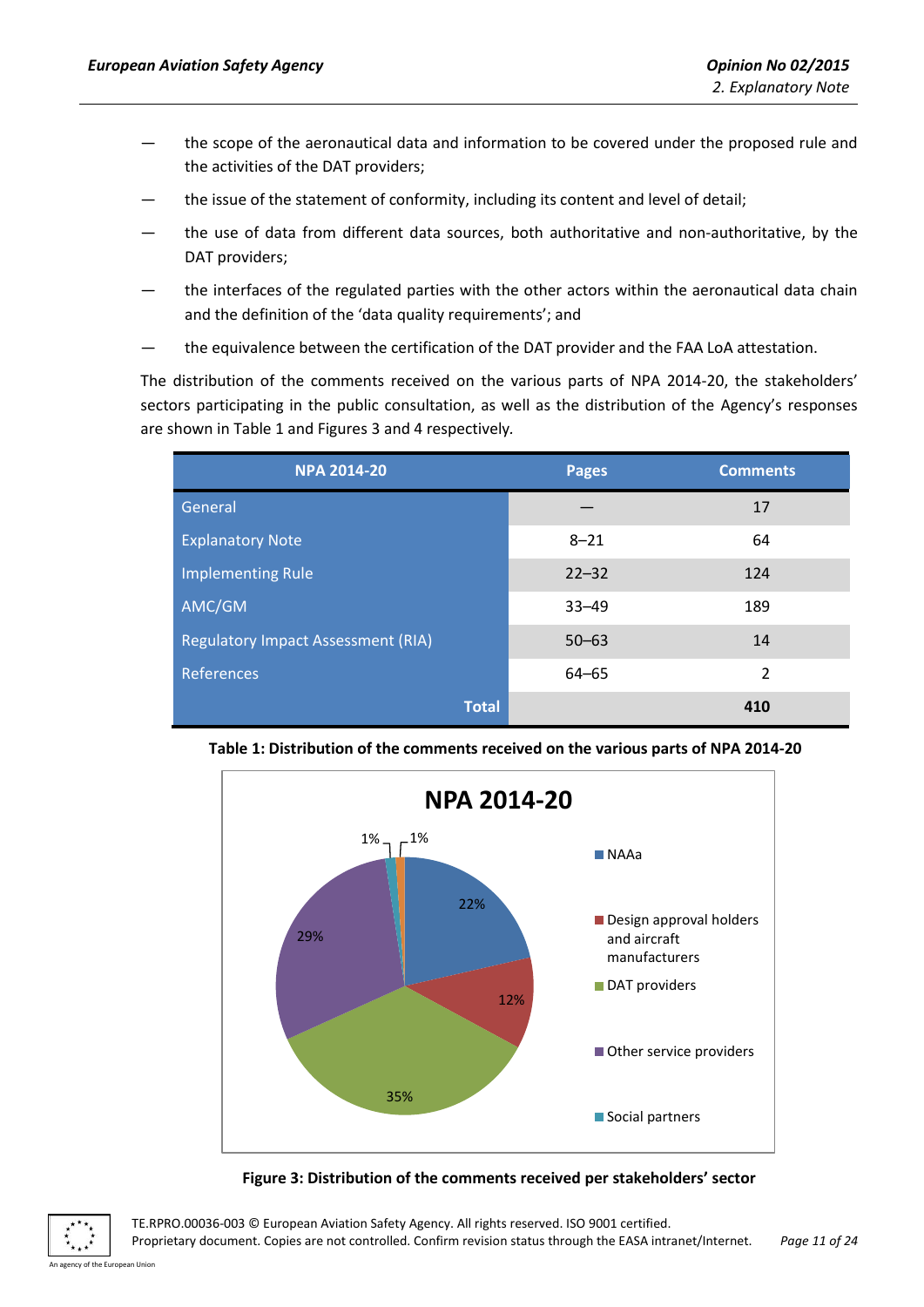

**Figure 4: Distribution of the Agency's responses in CRD to NPA 2014-20**

# <span id="page-11-0"></span>**2.4. Summary of the Regulatory Impact Assessment (RIA)**

# <span id="page-11-1"></span>**2.4.1. Outcome of the NPA 2014-20 consultation**

The analysis of the issues described in 2.1. 'Issues to be addressed' identified potential cost drivers from the aviation stakeholders' point of view, including:

- multiple oversight of these DAT providers by the competent authority and by each aircraft operator contracting their services (i.e. using the data); and
- the scope of the LoA (i.e. navigation databases) which is too narrow compared to the FAA AC 20-153A (which includes additional aeronautical databases).
	- Aircraft operators can take credit from the oversight process because DAT providers are currently voluntarily 'overseen', but limited to navigation databases;
	- The regulatory framework does not support the equal treatment for the European industry as, currently, DAT providers do not have 'access' to oversight credit $^{12}$  as applied in the other aviation domains.

Based on the comments received during the NPA 2014-20 public consultation, the Agency reviewed the draft rules to duly address these cost drivers in order to ensure an efficient regulatory framework.

The following key changes were introduced to the draft rules after the consultation:

- clarification of the scope of the DAT providers' activities;
- removal of the overlapping management system elements for DAT providers which are already laid down in Annex III (Part-ATM/ANS.OR 'Common requirements for service providers') to the proposed, through Opinion No 03/2014, Regulation on the 'Requirements for service providers and the oversight thereof'; and
- introduction of general clarification in the soft law (AMC/GM) to ensure that when there is a reference to an airborne navigation application as a primary means of navigation, it should be

The term 'credit' is used in the sense that the aircraft operators would not be required to verify the integrity of the data for the indented use on certified aircraft application/equipment by using aeronautical databases provided by certified DAT providers without any further assurance of the data integrity and the processes in use. Furthermore, it would relieve aircraft operators from the suppliers' audit.



 $\overline{a}$ 

TE.RPRO.00036-003 © European Aviation Safety Agency. All rights reserved. ISO 9001 certified.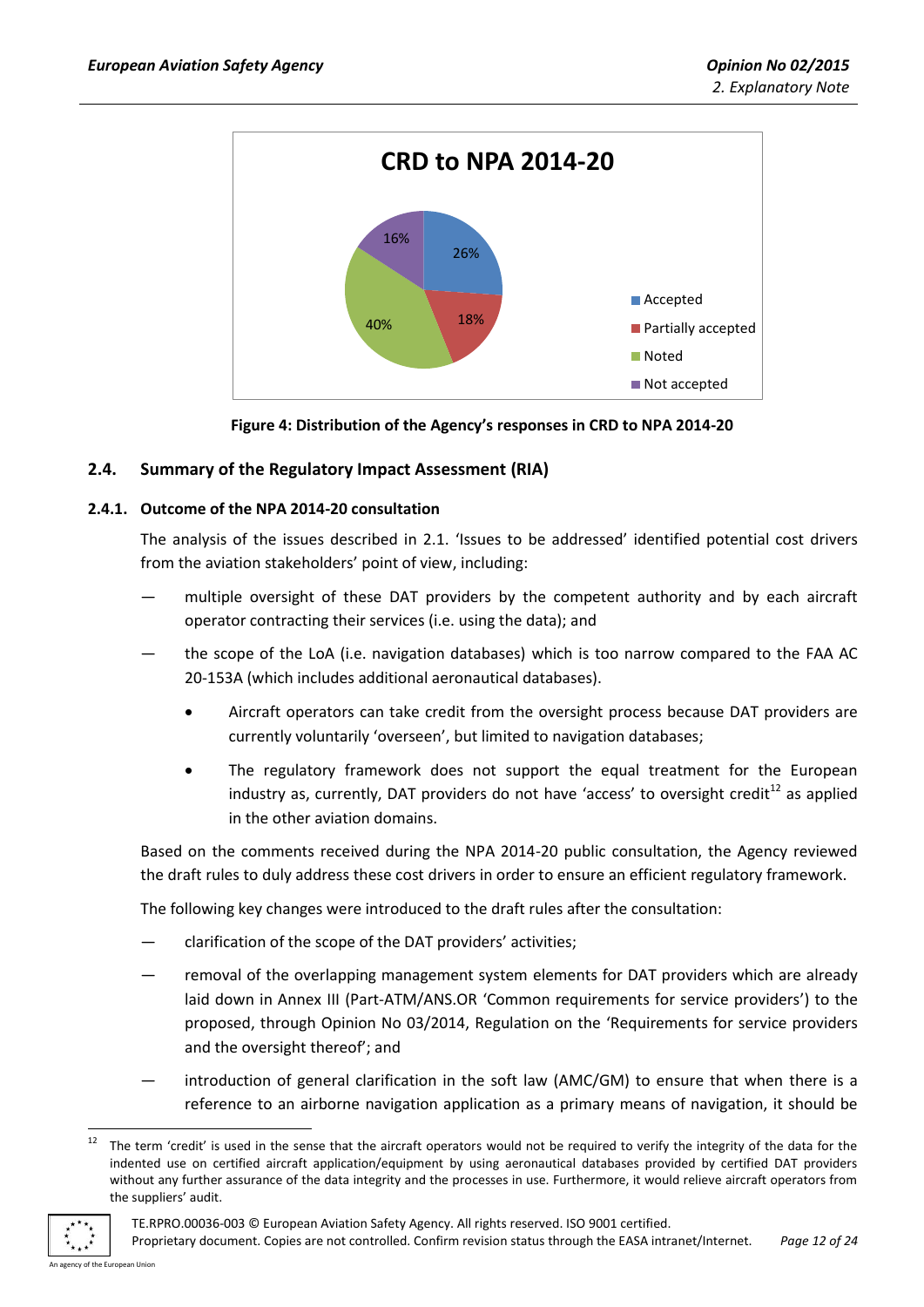understood that it is used to meet the airspace usage requirements. For instance, there are minimum equipment requirements for specific flights into a designated airspace (e.g. if Global Positioning System (GPS) is used to fulfil minimum equipment requirements, then the database used by that GPS needs to be provided by a certified DAT provider).

#### *Transition period*

A limited number of comments were received as regards the transition period. The Agency considers this as being in agreement with the initial NPA proposal. The proposed 36-month transition period for the DAT providers was duly confirmed by the affected parties during the focussed consultation.

#### *Conclusion*

Some commentators indicated that the estimations for workload impact on DAT providers in the RIA were not accurate enough. However, no additional data was provided to substantiate this view. Conversely, a number of commentators supported the preferred option as proposed in NPA 2014-20.

Based on the above, the Agency concludes that the few concerns raised on the potential negative economic impact have been relieved due to the clarifications introduced throughout the proposal.

The following sub-sections 2.4.2. 'Options' and 2.4.3. 'Summary of the impact analysis' provide an overview of the RIA. For more details, please refer to Chapter 4 of NPA 2014-20.

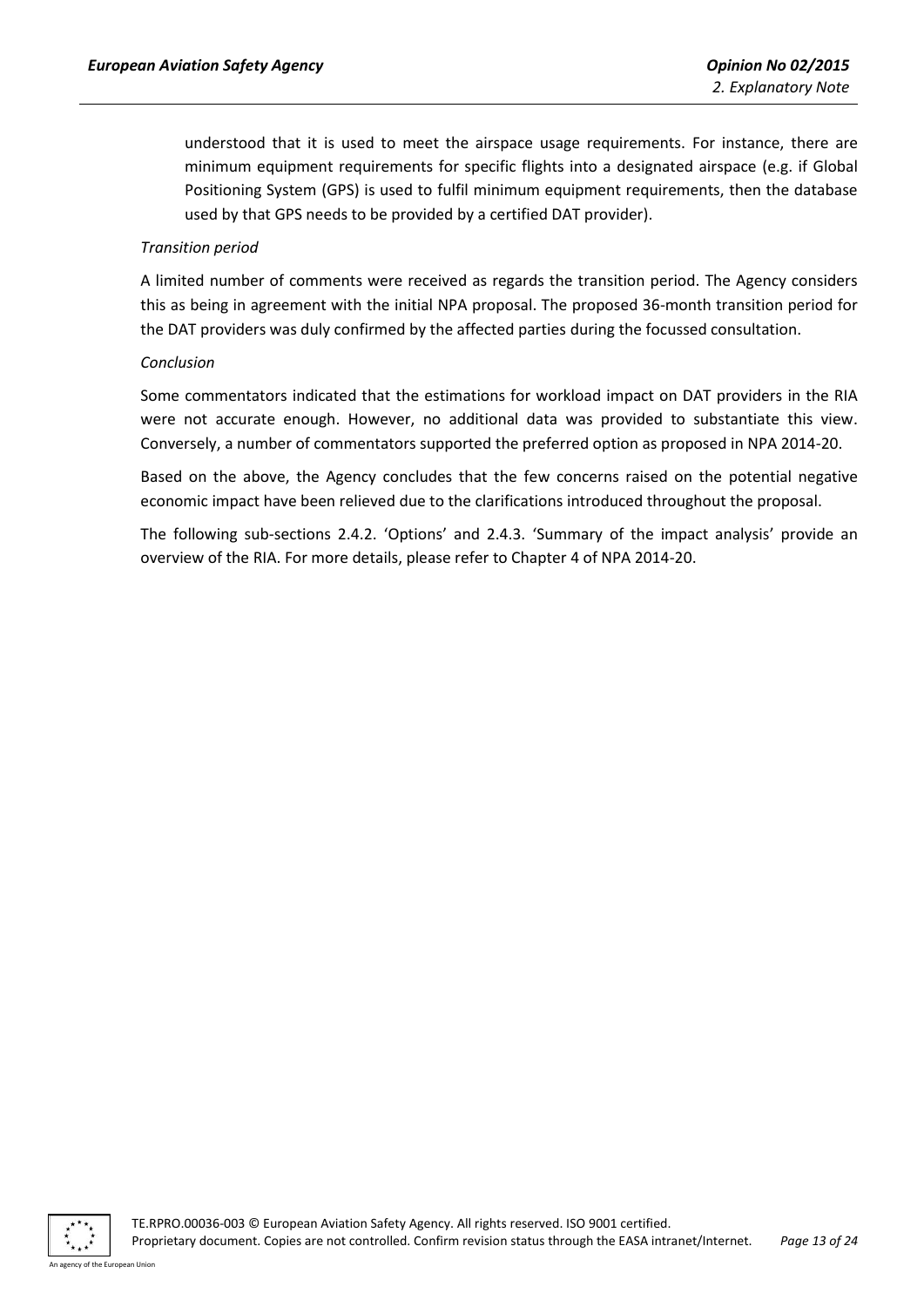# <span id="page-13-0"></span>**2.4.2. Options**

Three options have been considered.

| Table 1: Selected policy options |  |  |
|----------------------------------|--|--|
|----------------------------------|--|--|

|                | Option No Short title                                                                                       | <b>Description</b>                                                                                                                                                                                                                                                                                                                       |
|----------------|-------------------------------------------------------------------------------------------------------------|------------------------------------------------------------------------------------------------------------------------------------------------------------------------------------------------------------------------------------------------------------------------------------------------------------------------------------------|
| $\overline{0}$ | Do nothing                                                                                                  | Leave the Basic Regulation not implemented and maintain the current<br>double regulatory framework (i.e. SES and EASA) leading to multiple<br>oversight.                                                                                                                                                                                 |
| $\mathbf{1}$   | Pure transposition of<br>the current LoA<br>concept into<br>certification scheme<br>and regulating only the | State data published by the AIS providers for the purpose of navigation<br>databases would be overseen by the Agency, while the same data is used<br>for other applications as well, such as awareness application and<br>situational awareness application that would be excluded from the<br>oversight process.                        |
|                | Navigation databases<br>used in the context of<br>flight operation                                          | The oversight process is improved compared to Option 0 by avoiding the<br>multiple auditing system for DAT providers of navigation databases.                                                                                                                                                                                            |
|                |                                                                                                             | With this approach, the Agency would transfer the voluntary oversight<br>system into the issue of a certificate to the European DAT providers in<br>accordance with Article 8b of the Basic Regulation.                                                                                                                                  |
| 2              | Option 1 plus the<br>extension of the scope<br>from the navigation<br>databases to                          | The oversight is currently limited only to cases where the databases are<br>used for the navigation function, while through Option 2 the Agency is<br>proposing the extension of the oversight scope to other aeronautical<br>databases as well.                                                                                         |
|                | aeronautical databases                                                                                      | This option would ensure alignment with the scope laid down by the FAA<br>through AC 20-153A on 'Acceptance of Aeronautical Data Processes and<br>Associated Databases'; however, at this stage, the requirements imposed<br>by the FAA are on a voluntary basis, while within Europe the obligatory<br>certification scheme will apply. |
|                |                                                                                                             | In addition to the benefits of Option 1, Option 2 would relieve aircraft<br>operators from their oversight responsibilities once the DAT provider is<br>certified for databases which are not only navigation ones.                                                                                                                      |

 $\begin{array}{ccc}\n \ast & \ast & \ast \\
\ast & \ast & \ast\n \end{array}$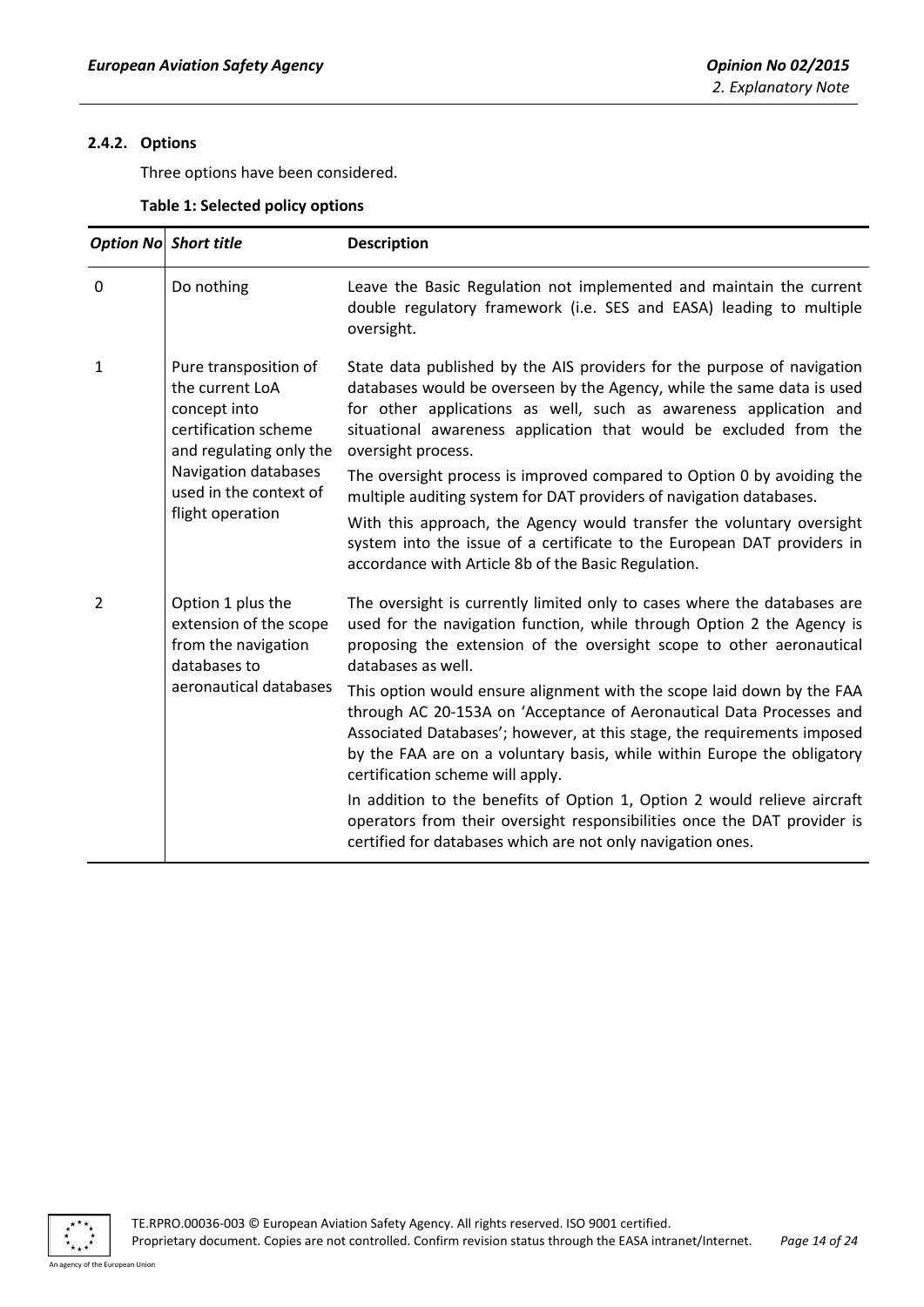#### <span id="page-14-0"></span>**2.4.3. Summary of the impact analysis**

The summary of the impacts for each option is provided in the following table.

| <b>Type of impacts</b>                | <b>Option 0</b> | <b>Option 1</b> | <b>Option 2</b> |
|---------------------------------------|-----------------|-----------------|-----------------|
| Safety impacts                        | $\mathbf 0$     | $0/+$           | $+$             |
| Economic impacts                      | $\mathbf 0$     | $\ddot{}$       | $\ddot{}$       |
| Proportionality issues                | 0               | $\ddot{}$       | $\ddot{}$       |
| 'Better regulation' and harmonisation | 0               | $0/+$           | $\ddot{}$       |
| <b>Overall impact</b>                 | 0               | $0/+$           | $\ddot{}$       |

The oversight of the DAT providers' aeronautical databases by the Agency (Option 2) is considered to be the preferred option.

It is recognised that Option 2 has a wider scope than Option 1. Therefore, Option 2 has broader scale impacts than Option 1. The following impacts have been identified:

- Safety impact is rather positively low as the DAT providers currently provide services in a quality manner;
- Positive economic impacts are the most prominent ones by bringing the full benefit in terms of decrease in oversight workload for DAT providers and aircraft operators. A clear allocation of the oversight to a single entity, the Agency as competent authority, will enable DAT providers to show compliance with the minimum requirements ensuring data quality and, thus, relieving the aircraft operators from performing audits on DAT providers;
- In addition, it is expected that this option will have a positive impact on proportionality issues because of the facilitation of the level playing field due to the harmonised implementation of the requirements for these providers among the EU Member States. It also establishes a proportionate application through the creation of different types of AMC and GM to make it applicable to DAT providers; and
- Finally, Option 2 will achieve full harmonisation in terms of scope between the Agency and the FAA regarding regulatory requirements for these types of databases aiming at continuous mutual recognition of the EU and the USA DAT providers.

For more information, please refer to Chapter 4 of NPA 2014-20.

#### <span id="page-14-1"></span>**2.5. Overview of the proposed amendments**

# <span id="page-14-2"></span>**2.5.1. Proposed amendments to the draft Commission Regulation on the 'Requirements for service providers and the oversight thereof'**

This draft Commission Regulation complements the proposal for the draft Commission Regulation on the 'Requirements for service providers and the oversight thereof', addressed already to the Commission through Opinion No 03/2014, with the specific organisational and technical requirements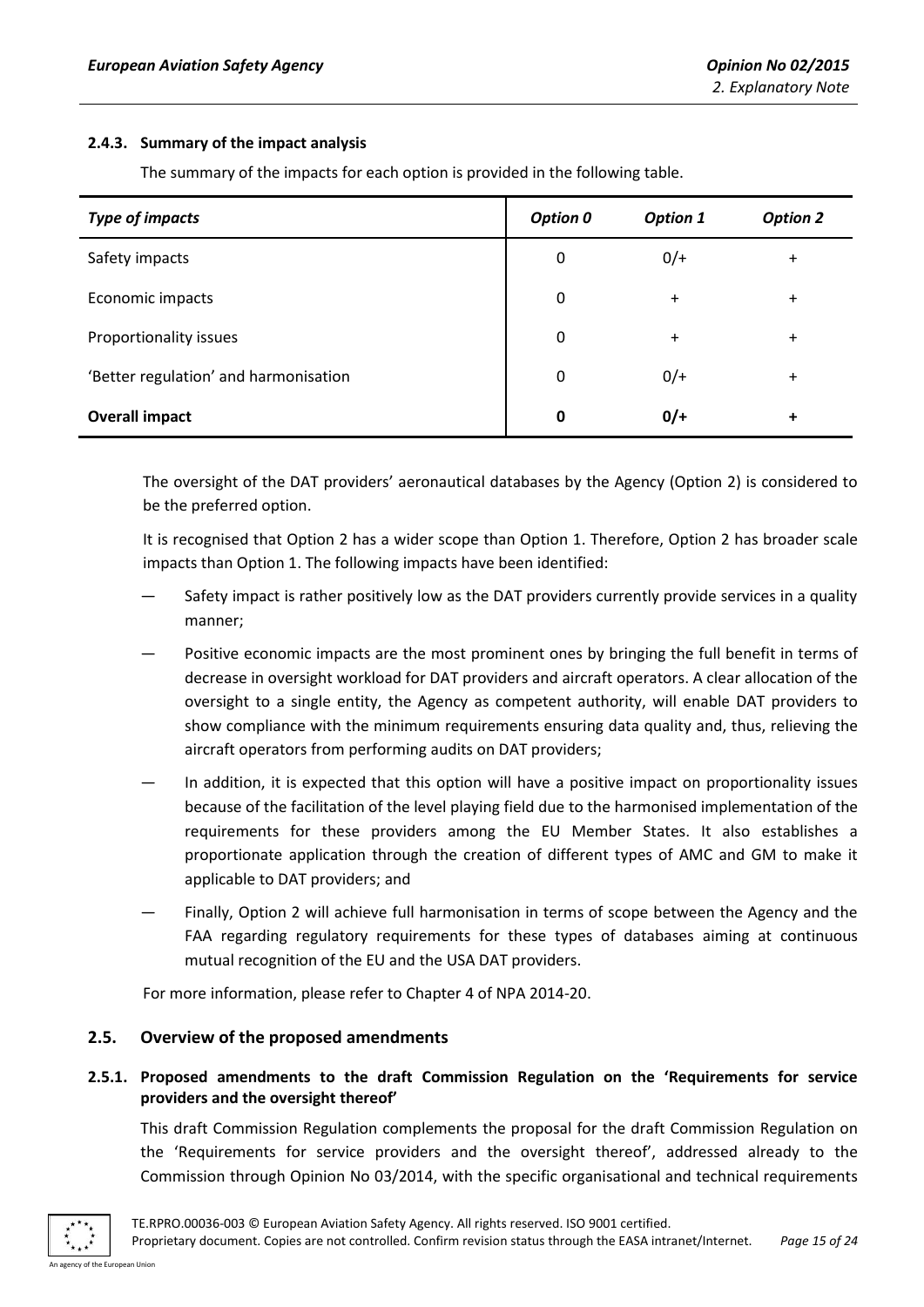for the provision of data services. It is based on the voluntary LoA concept applied currently through EASA Opinion No 01/2005, and the appendix to the present document provides the cross-reference table between said Opinion and the proposed provisions.

# <span id="page-15-0"></span>**2.5.2. Definitions**

Following the introduction of Annex VII (Part-DAT) on the specific requirements to be complied with the DAT providers, new terms are required. Article 2(2)(d) of the Basic Regulation stipulates that the ICAO provisions shall be duly taken into account when establishing IRs. It is, hence, necessary to introduce new definitions for 'aeronautical data', 'aeronautical database', 'aeronautical information', 'aerodrome mapping data', 'aerodrome mapping database', 'data quality', 'data quality requirements', 'obstacle' and 'terrain'.

Taking into account the forthcoming amendments to ICAO Annex 15, during the rule development the Rulemaking Group advised the Agency to consider the future revision of the definitions in question and to align them already with the improved text. This was the case with the definition of 'data quality'. The NPA 2014-20 public consultation has clearly shown that the proposal was well received and, furthermore, the Agency is invited to promote this new definition at ICAO level, once adopted.

Furthermore, for the purpose of this rule, the definitions of 'DAT provider', 'authoritative source', 'certified aircraft application' and 'tailored data' were also introduced. To facilitate the understanding of these terms, the necessary GM were developed.

It is important to note, however, that the definitions already proposed through Opinion No 03/2014 are not affected.

#### <span id="page-15-1"></span>**2.5.3. Applicability date**

Article 10 establishes the entry into force of the rule together with the applicability date for the service providers. The fact that the Agency received rather few comments in this regard is considered to be an agreement with the original NPA proposal. According to said proposal, there will be a 36-month transitional period after the estimated date of adoption of the rule for the DAT providers. The agreement of stakeholders was duly confirmed by the affected parties during the focussed consultation. This regime allows for the early introduction of certain requirements or even the entire rule for those regulated parties who wish to do so.

#### <span id="page-15-2"></span>**2.5.4. Certificate template**

Based on the certificate template presented in Opinion No 03/2014, an amendment to the attachment to the service provider's certificate is proposed, introducing the different type and scope of data services provided, i.e. Type 1 and Type 2.

# <span id="page-15-3"></span>**2.5.5. Annex VII — Specific requirements for the provision of data to airspace users for the purpose of air navigation**

This draft rule proposes the introduction of Annex VII (Part-DAT) containing specific requirements to be complied with by the DAT providers, in addition to the common requirements laid down in Annex III to the draft Commission Regulation on 'Service providers and the oversight thereof'. As mentioned in Section 2.4., the proposed draft rule is mainly based on Opinion No 01/2005 and on the Agency's 'Conditions for the issuance of LoA for navigation database suppliers'.

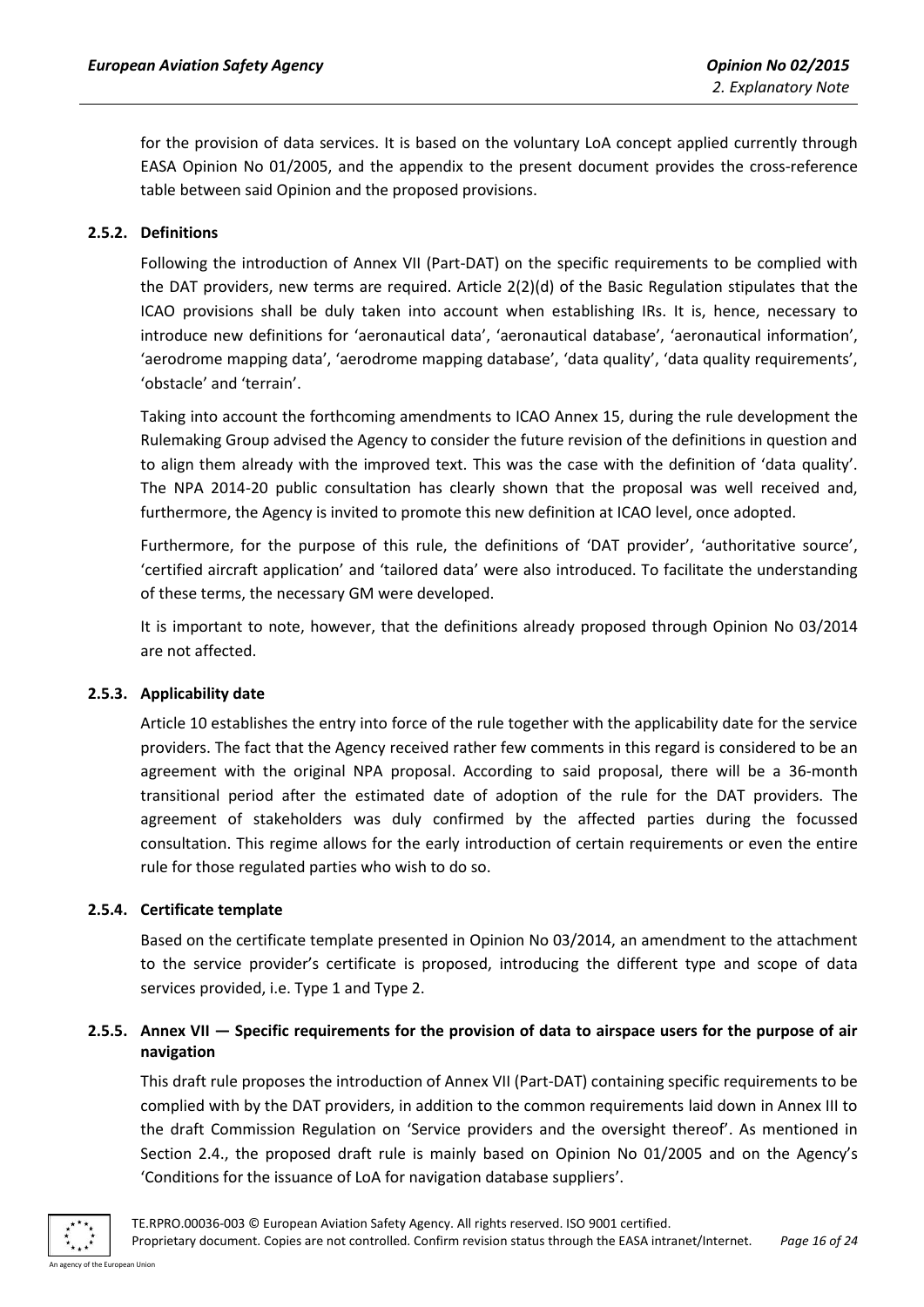This Annex is divided into two subparts:

- SUBPART  $A -$  Additional organisation requirements for the provision of data to airspace users for the purpose of air navigation (DAT.OR);
- SUBPART B  $-$  Technical requirements for the provision of data to airspace users for the purpose of air navigation (DAT.TR)

**DAT.OR.100** on aeronautical data and information establishes the objectives and the scope of the DAT providers' activities. This provision and the different sources of data used by the DAT providers for their services' provision was the most commented issue during the NPA consultation. This issue was also thoroughly discussed at the thematic meeting, which provided the Agency with advice on the way forward. Acknowledging the comments received related to the use of non-authoritative sources, the Agency amended DAT.OR.100(a) to clarify that the DAT provider shall validate that aeronautical data in certain specific cases. Such cases arise when the aeronautical data is not provided in the AIPs or by an authoritative source or it does not meet the applicable DQRs. Furthermore, the associated AMC/GM will facilitate the interpretation of the rules.

As mentioned in Section 2.1.4., during the rule development the Agency was made aware of the specific needs of the aircraft operators as regards the use of tailored data. Therefore, the Agency acknowledged the need to allow the processing of tailored data provided by an aircraft operator by the DAT providers, on request, for use by that aircraft operator. These activities are included in this provision under paragraph (b). It is important to highlight that nothing prevents DAT providers from declining such requests and not undertaking such activities.



**Figure 5: Illustration of data flow within the DAT provider's process**

**DAT.OR.105** on technical and operational competence and capability derives mainly from A.133 and A.163 of the Agency's 'Conditions for the issuance of LoA for navigation database suppliers'.

When transposing the eligibility criteria, the Agency considered that the requirement for the Type 2 DAT provider to ensure satisfactory coordination through appropriate arrangement with the specific

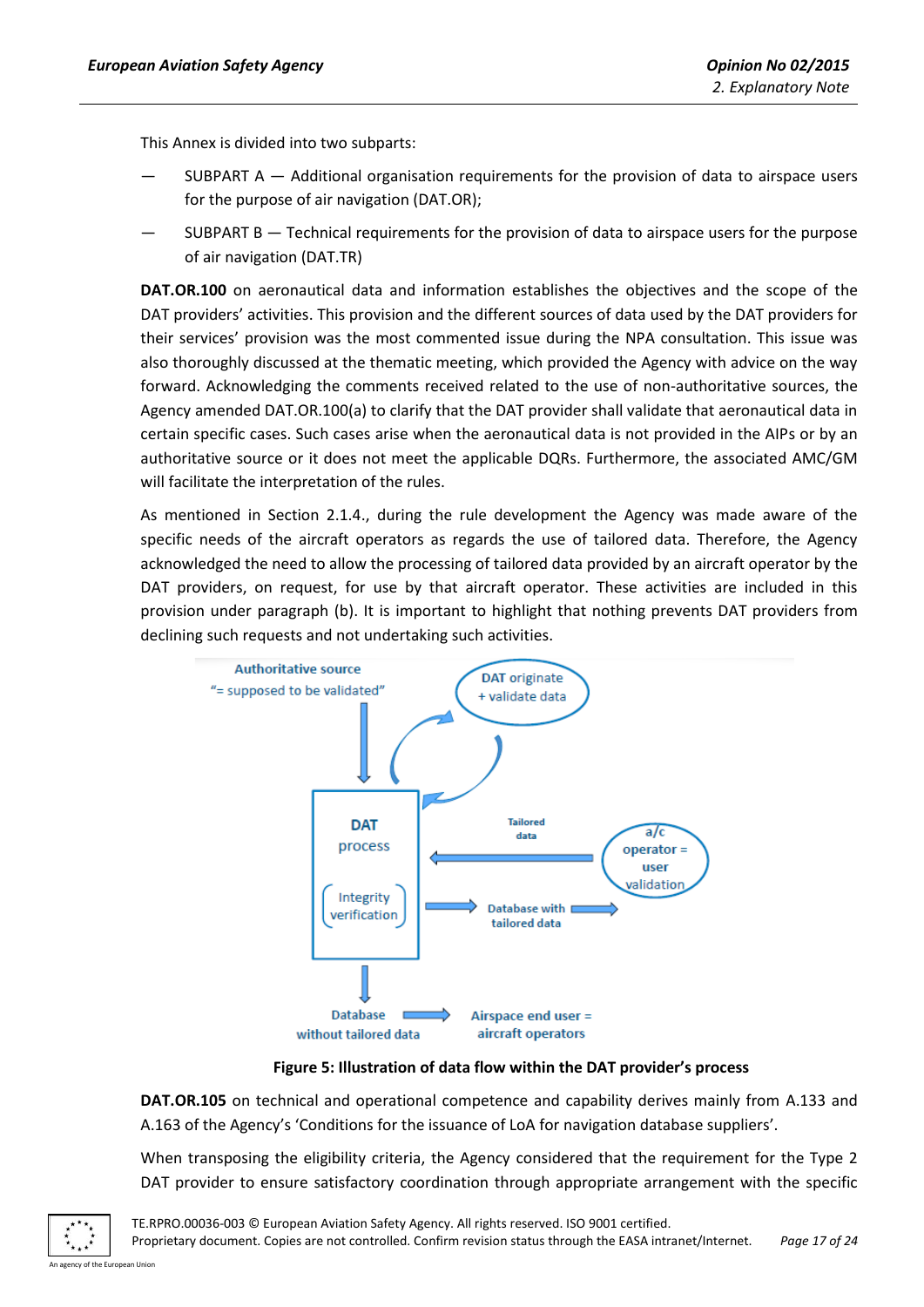equipment design organisation or an applicant for an approval of that specific design should remain in the draft rule and be addressed in this DAT.TR.105(a)(1). Initially, the Rulemaking Group did not fully support this approach as the requirement would entail unexpected implications. Based on the comments received and the discussions at the thematic meeting, the provision is enhanced and requires the Type 2 DAT provider to ensure that the DQRs are compatible with the intended use of the certified aircraft application through an appropriate arrangement with the specific equipment design organisation or an applicant for an approval of that specific design.

Furthermore, under the same paragraph, point 2 requires a statement of conformity to be issued by a DAT provider attesting that it has produced the aeronautical databases in accordance with this Regulation and the applicable industry standards. An associated AMC provides the form of such statement of conformity for aeronautical databases. The purpose of the statement is to make essential information available to the next users, i.e. either to another DAT provider or to the aircraft operator. During the consultation, different views were expressed as regards the level of detail necessary for such statement.

The most commented element of the statement was field 4 'Database identification'. This issue was also thoroughly discussed at the thematic meeting. The outcome of the discussion at the meeting confirmed that database identification is an essential part of the statement of conformity due to the necessity for traceability and identification of the data package delivered, including its back-tracking. Therefore, the dedicated field in the statement has been retained, but DAT providers may use a numbering system of their own preference. Moreover, the link between a given database and the statement of conformity would serve as a means of ensuring data integrity.

The Agency remains convinced that the proposed rule will be complied with if the DAT providers continue issuing the subject statement the way they currently do (in accordance with Opinion No 01/2005). This view was finally shared by a European DAT provider stating that no change to the current processes in place would be expected, except from aligning of the template used in order to harmonise it with the proposed one.

Since the draft Commission Regulation on the 'Requirements for service providers and the oversight thereof' already includes requirements on management system and record-keeping (please refer to Annex III (Part-ATM/ANS.OR), **DAT.OR.110** and **DAT.OR.115** address only the additional specific organisation requirements on these subjects.

**DAT.OR.200** is transposing A.165(e) and (f) from the Agency's 'Conditions for the issuance of LoA for navigation database suppliers', as laid down in Opinion No 01/2005, with regard to the reporting obligations of DAT providers. It provides the flexibility for the internal reporting system to be integrated into the management system of the DAT provider, if the DAT provider decides so.

Subpart B of Annex VII addresses the working methods and operating procedures and necessary operational interfaces.

**DAT.TR.100** establishes the working methods and operating procedures for DAT providers. It derives from A.145 of the Agency's 'Conditions for the issuance of LoA for navigation database suppliers', as laid down in Opinion No 01/2005. The Agency may propose further AMC and GM, the use of which will facilitate the compliance with the rules and will provide for the necessary proportionality and subsidiarity. This includes also making use of the industry best practices. Some AIS providers pointed out in their comments that the GM promoting DAT providers to use digital data sets as the preferred

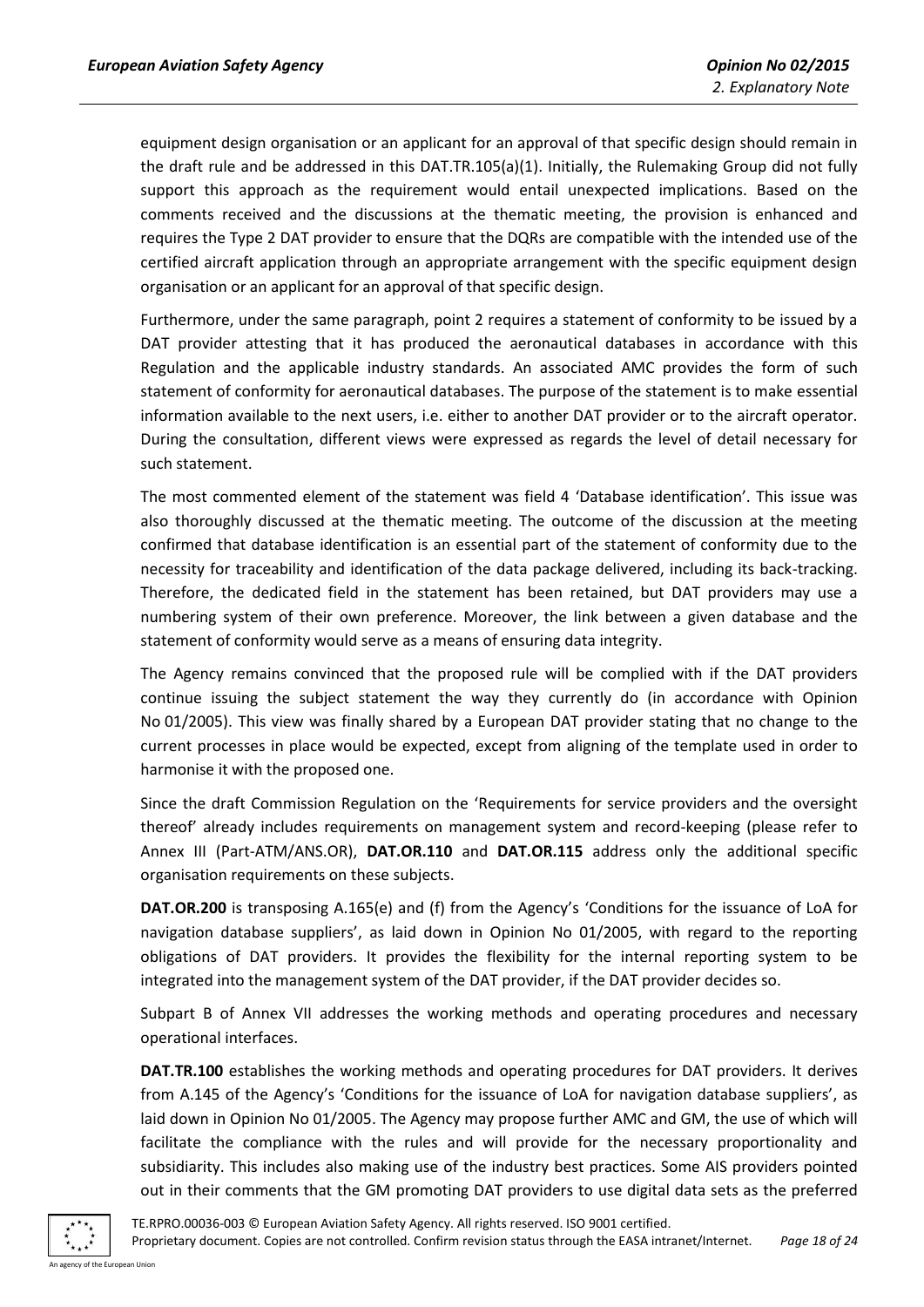means of data exchange to support data integrity is not comparable to the currently applicable requirements for AIS providers. It is important to note that in the European Union, through Regulation (EU) No 73/2010, a direct electronic connection and specific data exchange format are required to be employed by the parties which are regulated by the said rule. However, this is not a global requirement (e.g. not required by ICAO Annex 15). As DAT providers obtain aeronautical data and information worldwide, they need to be able to implement their processes in a more flexible way. Therefore, the Agency is confident that the proposed regulatory measure is appropriate, proportionate, and will encourage the industry to make use of the digital interface. Furthermore, the Agency considers that elevating this requirement to AMC or IR level would require further evaluation and a thorough impact assessment. Therefore, at this stage, the Agency notes the comments and will further consider the issue based on the future implementation feedback.

The Agency has removed the requirements on management and staff originally proposed in DAT.TR.100(b) as the provision addresses the organisational aspects already laid down in ATM/ANS.OR.005(a)(6) and (c) and ATM/ANS.OR.B.020.

With regard to the minimum requirements for the attesting staff, contrary to a proposal to remove this provision, the Agency was invited by a number of commentators to develop further GMs and standards for the training of attesting staff taking into consideration the need for global alignment. The Agency believes that the proposed regulatory approach meets the current needs of said attesting staff as it provides acknowledgment of this position and clear allocation of responsibilities. Furthermore, the Agency will consider possible enhancements of these provisions based on future implementation feedback.

One of the most essential rules, intended to ensure that the SES objectives on interoperability with respect to data are achieved, is provided in **DAT.TR.105.** Said provision on the required interfaces with the aeronautical data source and/or other DAT providers, with the equipment design approval holder for Type 2 DAT provision and with aircraft operators applies only to Type 2 DAT providers.

#### <span id="page-18-0"></span>**2.5.6. Proposed amendments to the Air OPS Regulation**

The Air Operations requirements applicable to the management of aeronautical databases are amended as follows:

#### — **CAT.IDE.A.355, and**

— **NCC.IDE.A.260.**

The scope of these requirements is extended from navigation data to all aeronautical databases used on certified aircraft systems applications/equipment.

The requirement for navigation data used in applications needed for operations approved under Part-SPA is deleted as it is considered to fall under the intended use of the data. The obligation for the operator to monitor the integrity of the databases and the related processes is removed as this aspect is covered by the certification of the database provider.

Under paragraph (c), a new requirement is added for the operator to report to the DAT provider any erroneous, inconsistent or missing data that may be detected during operations. In such cases, the operator shall ensure that the affected data is not used.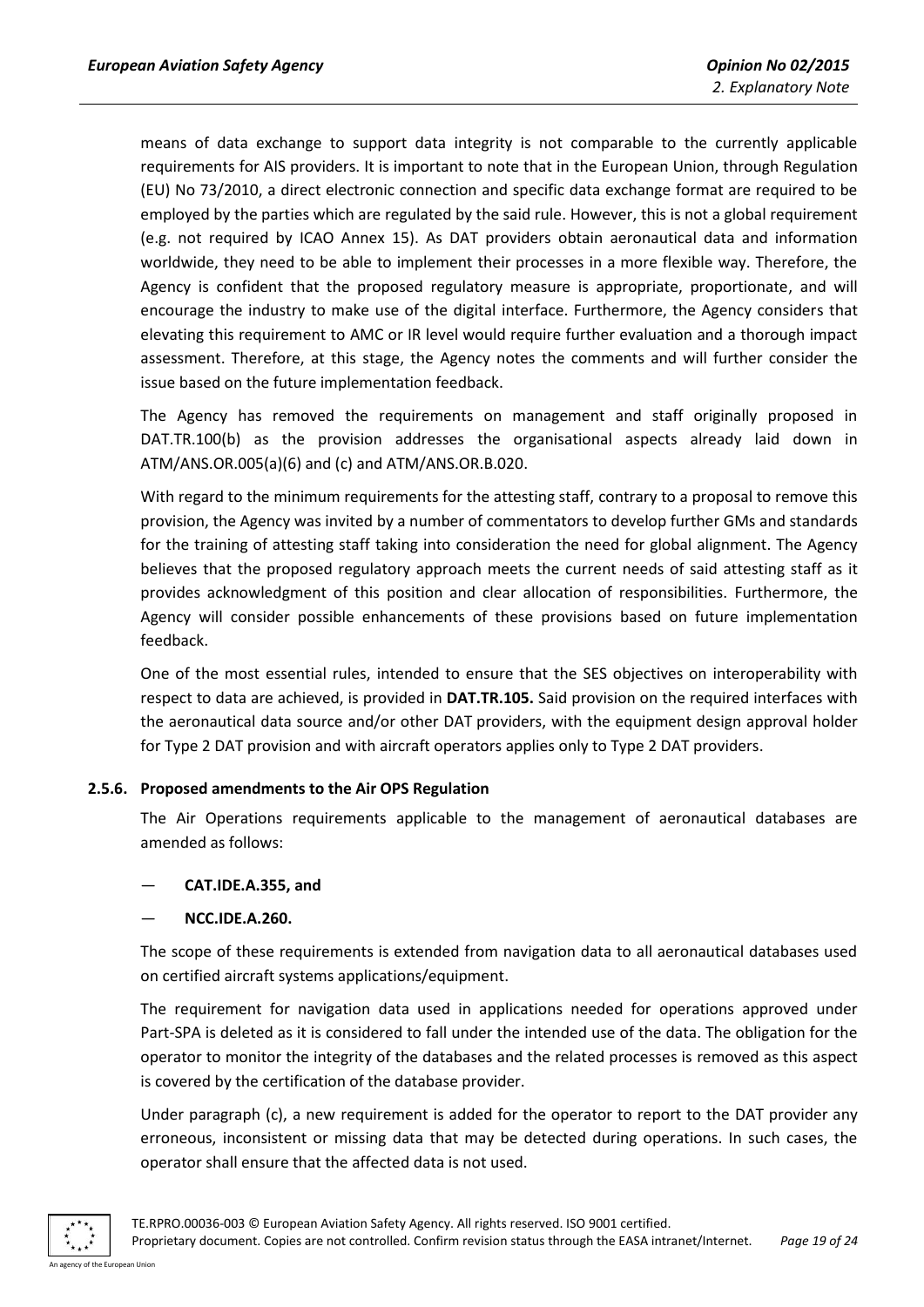Means of compliance and explanatory material on the certification of DAT providers, related standards and appropriate references to Part-DAT are given at AMC/GM level.

- **CAT.IDE.H.355,**
- **NCC.IDE.H.260,**
- **NCO.IDE.A.205,**
- **NCO.IDE.H.205,**
- **SPO.IDE.A.230, and**
- **SPO.IDE.H.230.**

Similar provisons are added for CAT and NCC operations with helicopters, for NCO operations, and SPO operations.

Done at Cologne, on 12 March 2015.

Patrick KY Executive Director

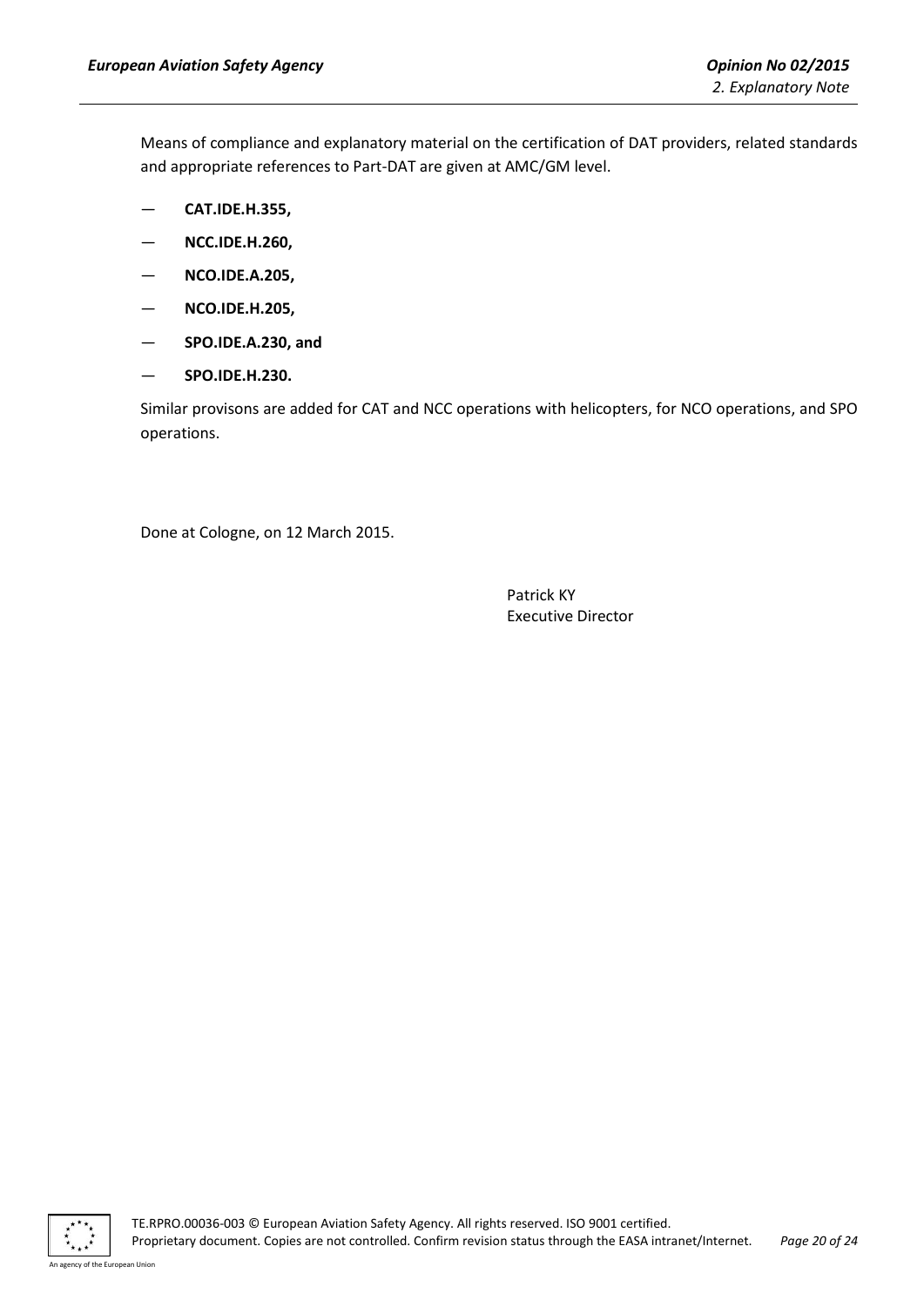# <span id="page-20-0"></span>**3. References**

# <span id="page-20-1"></span>**3.1. Affected regulations**

- Commission Implementing Regulation (EU) No 1034/2011 of 17 October 2011 on safety oversight in air traffic management and air navigation services and amending Regulation (EU) No 691/2010 (OJ L 271, 18.10.2011, p. 15).
- Commission Implementing Regulation (EU) No 1035/2011 of 17 October 2011 laying down common requirements for the provision of air navigation services and amending Regulations (EC) No 482/2008 and (EU) No 691/2010 (OJ L 271, 18.10.2011, p. 23).
- Commission Regulation (EU) No 965/2012 of 5 October 2012 laying down technical requirements and administrative procedures related to air operations pursuant to Regulation (EC) No 216/2008 of the European Parliament and of the Council (OJ L 296, 25.10.2012, p. 1).

# <span id="page-20-2"></span>**3.2. Affected decisions/opinions**

- Opinion No 01/2005 on the acceptance of Navigation Database Suppliers.
- ED Decision 2014/015/R of the Executive Director of the Agency of 24 April 2014 adopting Acceptable Means of Compliance and Guidance Material to Part-CAT of Regulation (EU) No 965/2012 and repealing Decision 2012/018/R of the Executive Director of the Agency of 24 October 2012 'AMC and GM to Part-CAT — Issue 2'.
- ED Decision 2013/021/R of the Executive Director of the Agency of 23 August 2013 adopting Acceptable Means of Compliance and Guidance Material for non-commercial operations with complex motor-powered aircraft 'Part-NCC'.
- ED Decision 2014/016/R of the Executive Director of the Agency of 24 April 2014 adopting Acceptable Means of Compliance and Guidance Material to Part-NCO of Regulation (EU) No 965/2012 and repealing Decision 2013/022/R of the Executive Director of the Agency of 23 August 2013 'AMC and GM to Part-NCO — Issue 2'.
- ED Decision 2014/018/R of the Executive Director of the Agency of 24 April 2014 adopting Acceptable Means of Compliance and Guidance Material to Part-SPO of Regulation (EU) No 965/2012 'AMC and GM to Part-SPO'.

# <span id="page-20-3"></span>**3.3. Reference documents**

- Opinion No 03/2014 on the 'Requirements for service providers and the oversight thereof'
- Opinion No 1/2008 of the European Aviation Safety Agency of 15 April 2008 for amending Regulation (EC) No 216/2008 of the European Parliament and of the Council on common rules in the field of civil aviation and establishing a European Aviation Safety Agency, and repealing Council Directive 91/670/EEC, Regulation (EC) No 1592/2002 and Directive 2004/36/EC 'Extension of the EASA system to the regulation of Air Traffic Management and Air Navigation Services (ATM/ANS)'
- $ICAO$  Annex  $4 -$  Aeronautical charts
- ICAO Annex 15 Aeronautical Information Services

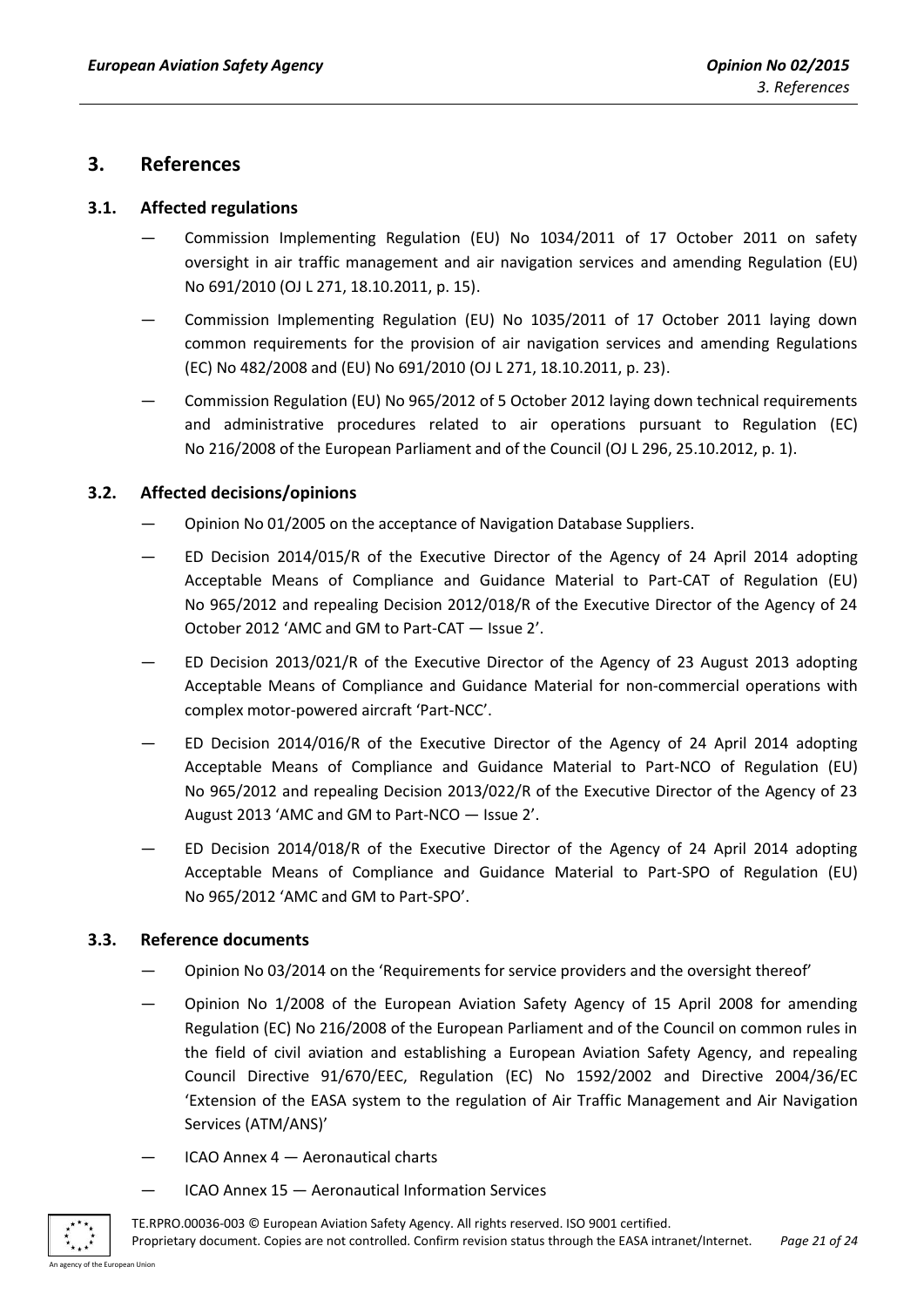- EUROCAE ED-76 Standards for Processing Aeronautical Data
- FAA AC 20-153A Acceptance of Aeronautical Data Processes and Associated Databases

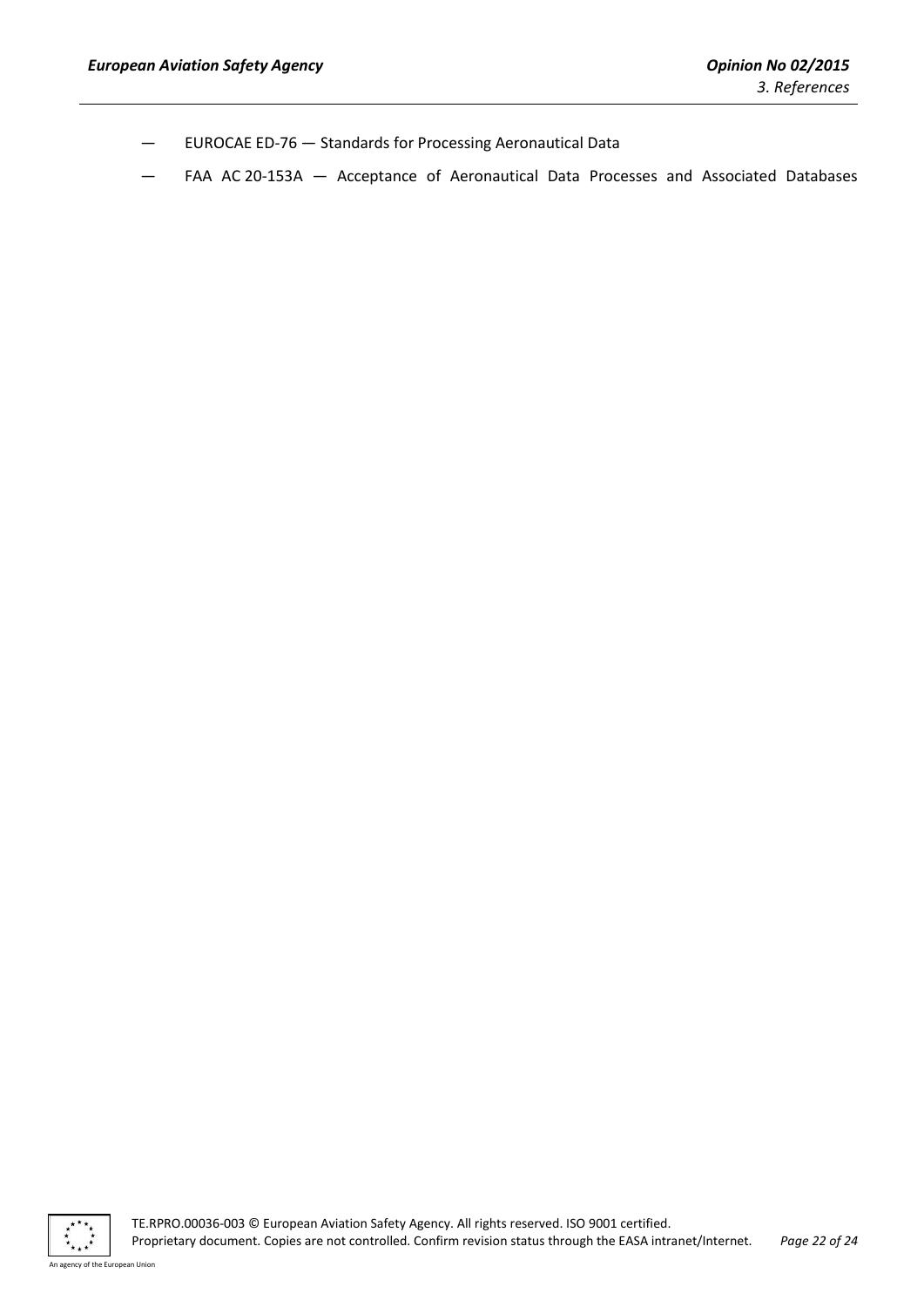# <span id="page-22-0"></span>**4. Appendix**

| <b>Cross Reference Table</b>     |                                                                                                                                                                                                                                                        |                                                                         |                                                                                                         |  |  |
|----------------------------------|--------------------------------------------------------------------------------------------------------------------------------------------------------------------------------------------------------------------------------------------------------|-------------------------------------------------------------------------|---------------------------------------------------------------------------------------------------------|--|--|
|                                  | of the Agency's 'Conditions for the issuance of LoA for navigation database suppliers'<br>(Opinion No 01/2005) to Annex VII (Part-DAT) and the common requirements applicable to DAT<br>providers proposed through this Opinion and Opinion No 03/2014 |                                                                         |                                                                                                         |  |  |
| EASA<br>Opinion<br>No<br>01/2005 | Subject                                                                                                                                                                                                                                                | Opinion's reference                                                     | Reasons/Justifications                                                                                  |  |  |
| A.131                            | Scope                                                                                                                                                                                                                                                  | <b>DAT.OR.100</b>                                                       | n/a                                                                                                     |  |  |
| A.132                            | Definitions                                                                                                                                                                                                                                            | Annex I                                                                 | n/a                                                                                                     |  |  |
| A.133                            | Eligibility                                                                                                                                                                                                                                            | Article $5(1)$ ; (2) and (7)<br><b>DAT.OR.100</b><br>DAT.OR.105         | The requirements are<br>rearranged to be aligned<br>with the structure of the<br>rule.                  |  |  |
| A.134                            | Application                                                                                                                                                                                                                                            | ATM/ANS.OR.A.005                                                        | Already addressed in<br>Annex III<br>(Part-ATM/ANS.OR).                                                 |  |  |
| A.135                            | Issue of letter of<br>acceptance                                                                                                                                                                                                                       | ATM/ANS.OR.A.035                                                        | Already addressed in<br>Annex III<br>(Part-ATM/ANS.OR).                                                 |  |  |
| A.139                            | <b>Quality system</b>                                                                                                                                                                                                                                  | ATM/ANS.OR.B.005<br>DAT.OR.110                                          | The requirements are<br>rearranged to be aligned<br>with the structure of the<br>rule.                  |  |  |
| A.143                            | Exposition                                                                                                                                                                                                                                             | AMC1 ATM/ANS.OR.A.005 'DAT<br>providers'                                | The requirements are<br>rearranged to be aligned<br>with the structure of the<br>rule.                  |  |  |
| A.145                            | Conditions                                                                                                                                                                                                                                             | <b>DAT.TR.100</b><br>ATM/ANS.OR.B.005(a)(6) and (c)<br>ATM/ANS.OR.B.020 | The requirements are<br>rearranged to be aligned<br>with the structure of the<br>rule.                  |  |  |
| A.147                            | Changes to the<br>navigation database<br>supplier                                                                                                                                                                                                      | ATM/ANS.OR.A.040                                                        | Already addressed in<br>Annex III<br>(Part-ATM/ANS.OR) and<br>tailored to the structure of<br>the rule. |  |  |
| A.148                            | Changes of location                                                                                                                                                                                                                                    | AMC1 ATM/ANS.OR.A.040(a)(2)                                             | New proposal tailored to<br>the structure of the rule.                                                  |  |  |
| A.149                            | Transferability                                                                                                                                                                                                                                        | AMC1 ATM/ANS.OR.A.040(a)(2)                                             | Already addressed in<br>Annex III<br>(Part-ATM/ANS.OR) and                                              |  |  |



TE.RPRO.00036-003 © European Aviation Safety Agency. All rights reserved. ISO 9001 certified.

Proprietary document. Copies are not controlled. Confirm revision status through the EASA intranet/Internet. *Page 23 of 24*